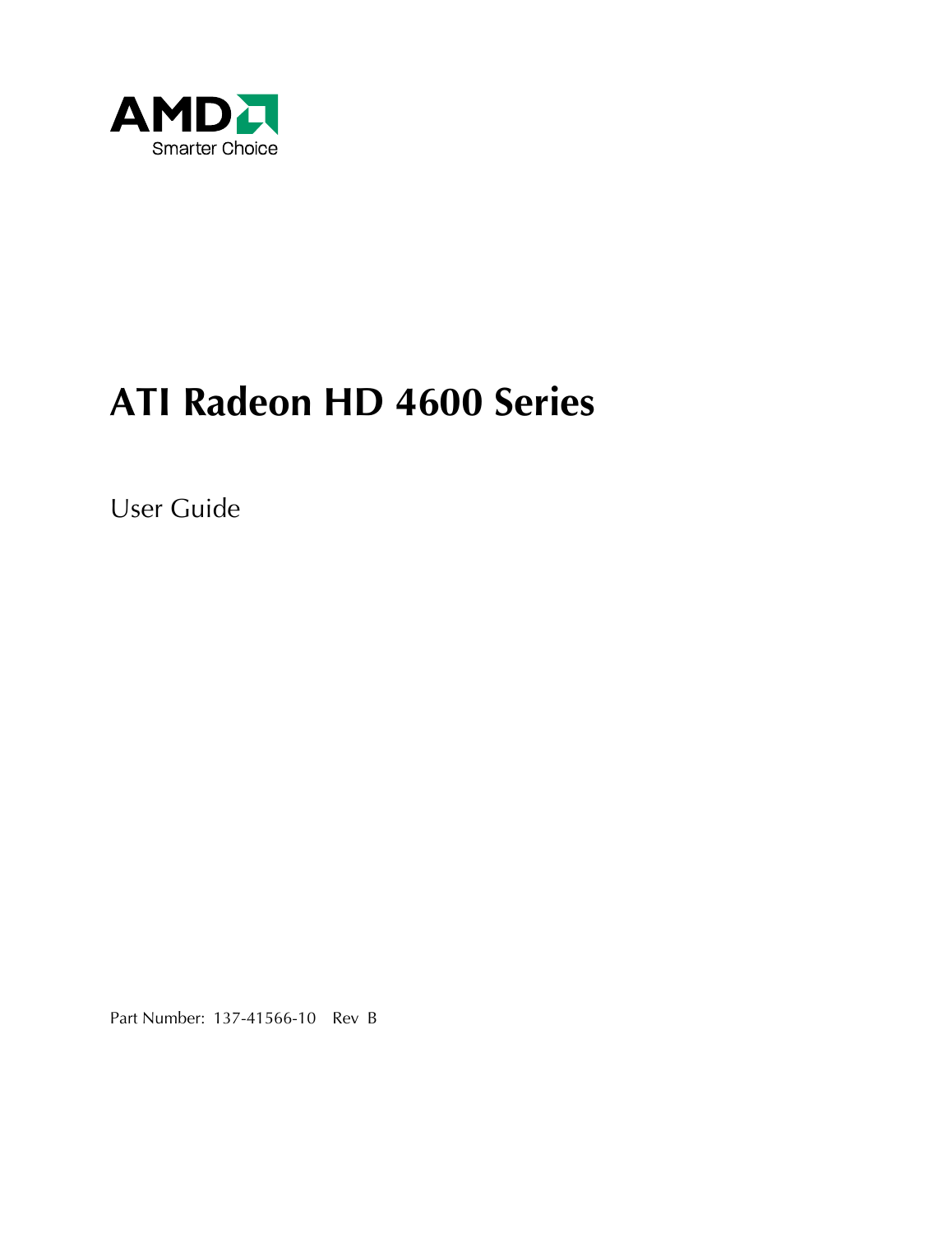© 2008 Advanced Micro Devices Inc. All rights reserved.

The contents of this document are provided in connection with Advanced Micro Devices, Inc. ("AMD") products. AMD makes no representations or warranties with respect to the accuracy or completeness of the contents of this publication and reserves the right to discontinue or make changes to products, specifications, product descriptions, and documentation at any time without notice. No license, whether express, implied, arising by estoppel or otherwise, to any intellectual property rights is granted by this publication. Except as set forth in AMD's Standard Terms and Conditions of Sale, AMD assumes no liability whatsoever, and disclaims any express or implied warranty, relating to its products including, but not limited to, the implied warranty of merchantability, fitness for a particular purpose, or infringement of any intellectual property right. AMD's products are not designed, intended, authorized or warranted for use as components in systems intended for surgical implant into the body, or in other applications intended to support or sustain life, or in any other application in which the failure of AMD's product could create a situation where personal injury, death, or severe property or environmental damage may occur.

#### **Trademarks**

AMD, and the AMD Arrow logo, and combinations thereof, ATI, the ATI logo, Avivo, Catalyst, Catalyst Control Center, CrossFireX, HyperMemory, PowerPlay, Radeon, SurroundView, The Ultimate Visual Experience and combinations thereof are trademarks of Advanced Micro Devices, Inc.

HyperTransport is a licensed trademark of the HyperTransport Technology Consortium.

Microsoft, Windows, and Vista are registered trademarks of the Microsoft Corporation in the United States and/or other jurisdictions.

Other names are for informational purposes only and may be trademarks of their respective owners.

Dolby Laboratories, Inc.

Manufactured under license from Dolby Laboratories. Dolby and the double-D symbol are trademarks of Dolby Laboratories.

© 1992-1997 Dolby Laboratories, Inc. All rights reserved.

Macrovision

Apparatus Claims of U.S. Patent Nos. 6,836,549; 6,381,747; 7,050,698; 6,516,132; and 5,583,936. Licensed for limited viewing uses only.

This product incorporates copyright protection technology that is protected by US patents and other intellectual property rights. Use of this copyright protection technology must be authorized by Macrovision, and is intended for home and other limited viewing uses only unless otherwise authorized by Macrovision. Reverse engineering or disassembly is prohibited.

#### **Disclaimer**

While every precaution has been taken in the preparation of this document, Advanced Micro Devices, Inc. assumes no liability with respect to the operation or use of AMD hardware, software or other products and documentation described herein, for any act or omission of AMD concerning such products or this documentation, for any interruption of service, loss or interruption of business, loss of anticipatory profits, or for punitive, incidental or consequential damages in connection with the furnishing, performance, or use of the AMD hardware, software, or other products and documentation provided herein. Ensure that you have the latest documentation.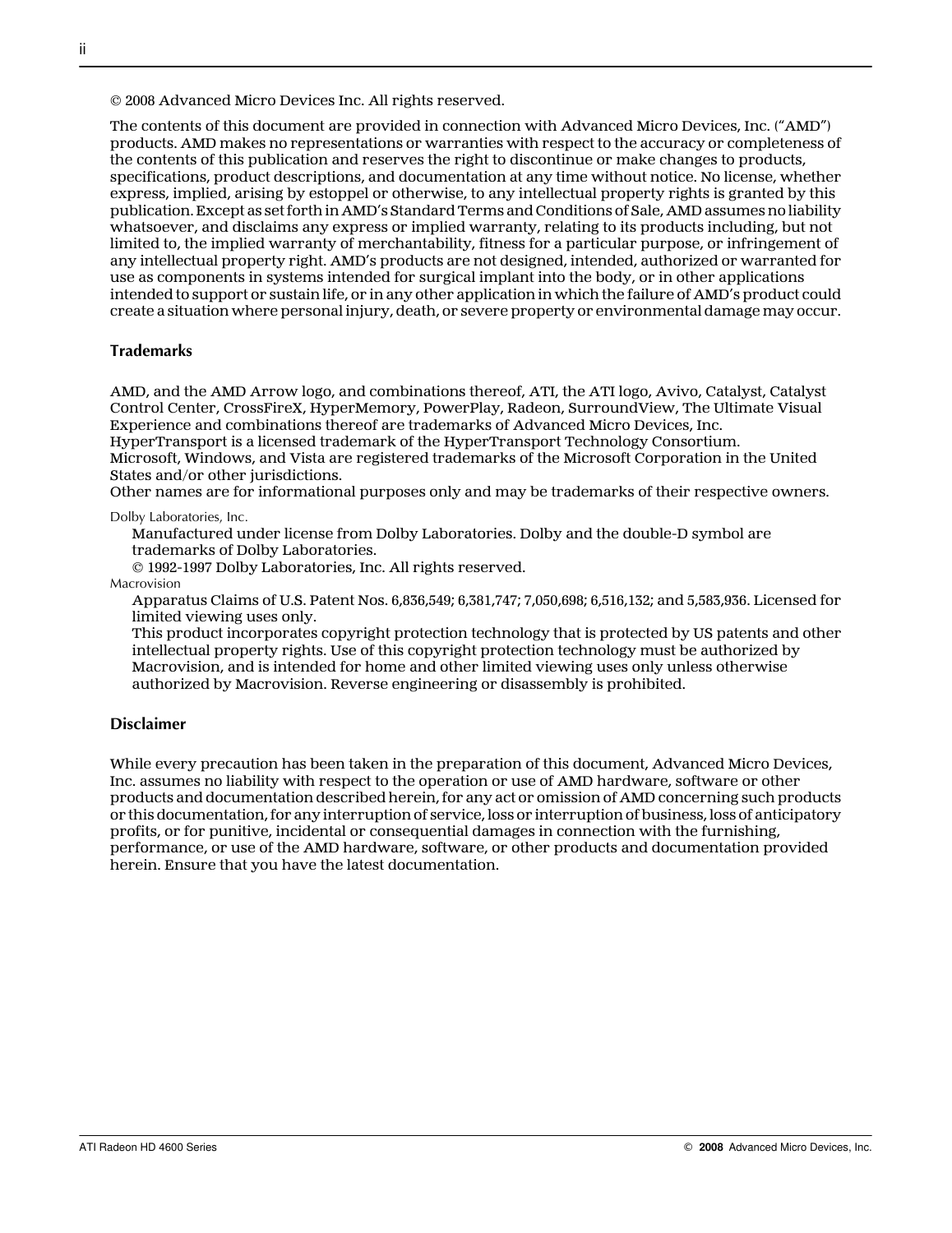#### **Important Safety Instructions**

**Note:** This product is for use only with compatible UL-listed personal computers that have installation instructions detailing user installation of this class of product.

**Read all instructions before beginning installation.** All safety and installation instructions should be read before the product is installed or operated.

**Retain all instructions.** Safety, installation, and operating instructions should be retained for future reference.

**Heed all warnings.** All warnings regarding the product and its operating instructions should be obeyed.

#### **Use appropriate grounding.**

#### **Caution:**

For continued protection against the risk of electric shock and fire, install this accessory only in products equipped with a three-wire grounding plug, a plug having a third (grounding) pin. This is a safety feature. Do not remove the grounding pin of a three-pin plug.

**Attach product securely.** All product-securing screws or fasteners should be completely tightened in order to provide continuous bonding between the product and the PC chassis, as appropriate.

**For cards with TV tuners:**

• **Ground outdoor antenna appropriately.**

#### **Caution:**

Since an outdoor antenna or cable system may be connected to the product, be sure that the antenna or cable system is grounded so as to provide some protection against voltage surges and built-up static charges. Article 810 of the *National Electrical Code, ANSI/NFPA 70* and the *Canadian Electrical Code, Section 54* provide useful information.

• **Unplug system during storms or prolonged disuse.**

#### **Caution:**

For added protection for this product during a lightning storm, or when it is left unattended and unused for long periods of time, unplug it from the wall outlet and disconnect the antenna or cable system. This will help prevent damage to the product from power-line surges.

• **Install outdoor antenna system away from power lines.**

#### **Warning:**

When installing an outside antenna system, extreme care should be taken to keep from touching such power lines or circuits, as contact with them may be fatal.

#### **Caution:**

An outside antenna system should not be located in the vicinity of overhead power lines or other light or power circuits, or where it can fall into such power lines or circuits.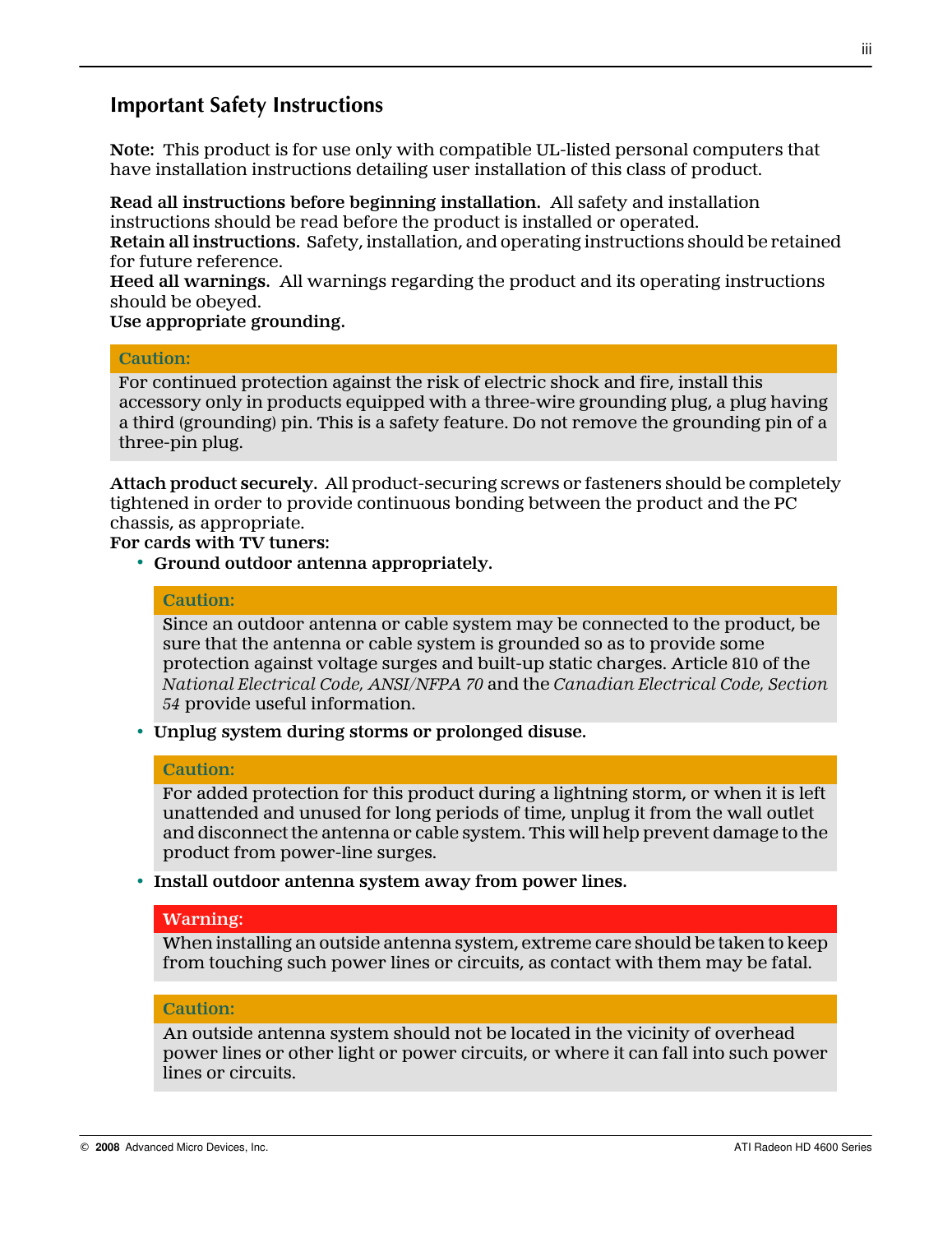#### **Note to CATV System Installer**

This reminder is provided to call the CATV systems installer's attention to Section 820-40 of the NEC, which provides guidelines for proper grounding and, in particular, specifies that the cable ground shall be connected to the grounding system of the building as close to the point of cable entry as is practical.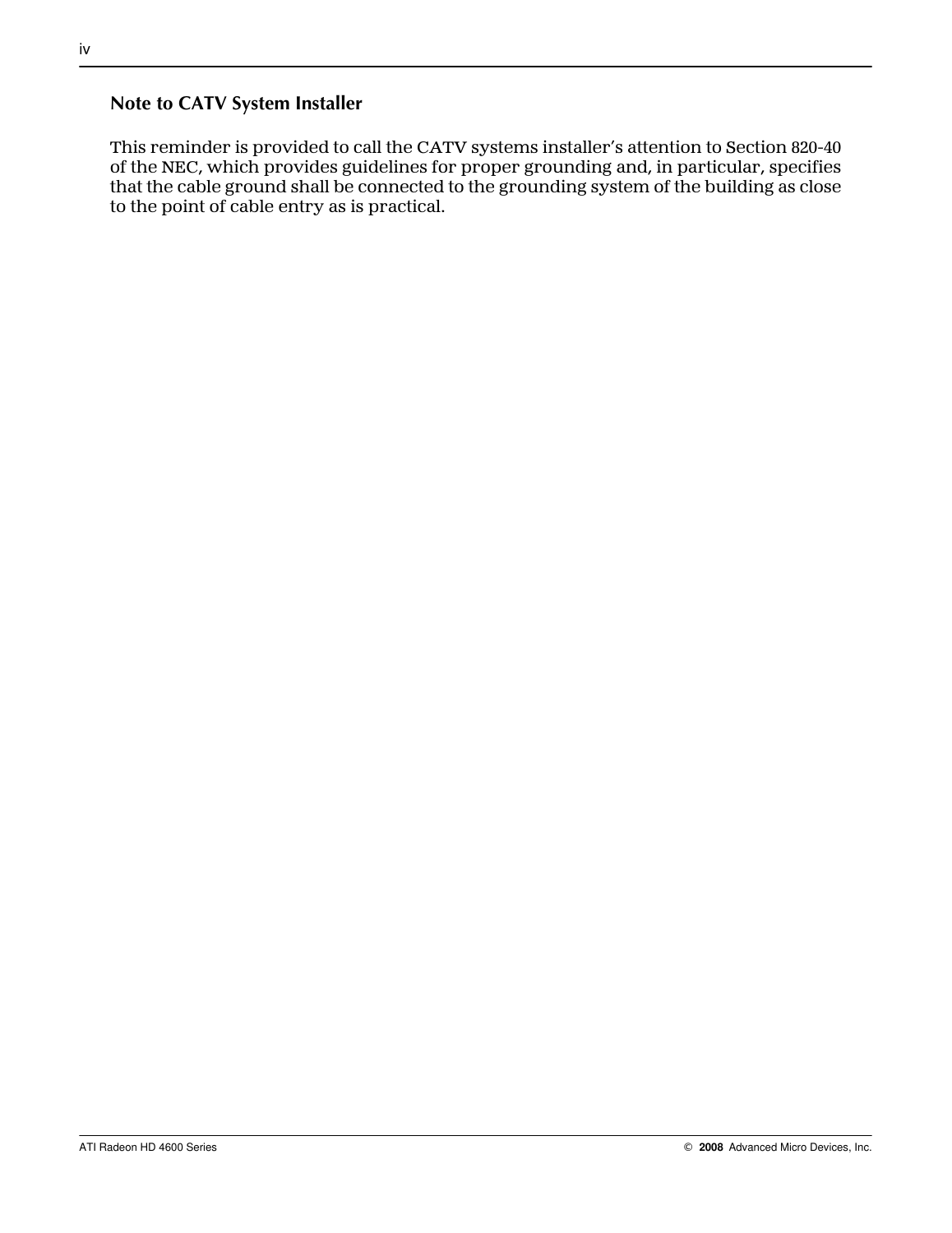# **Contents**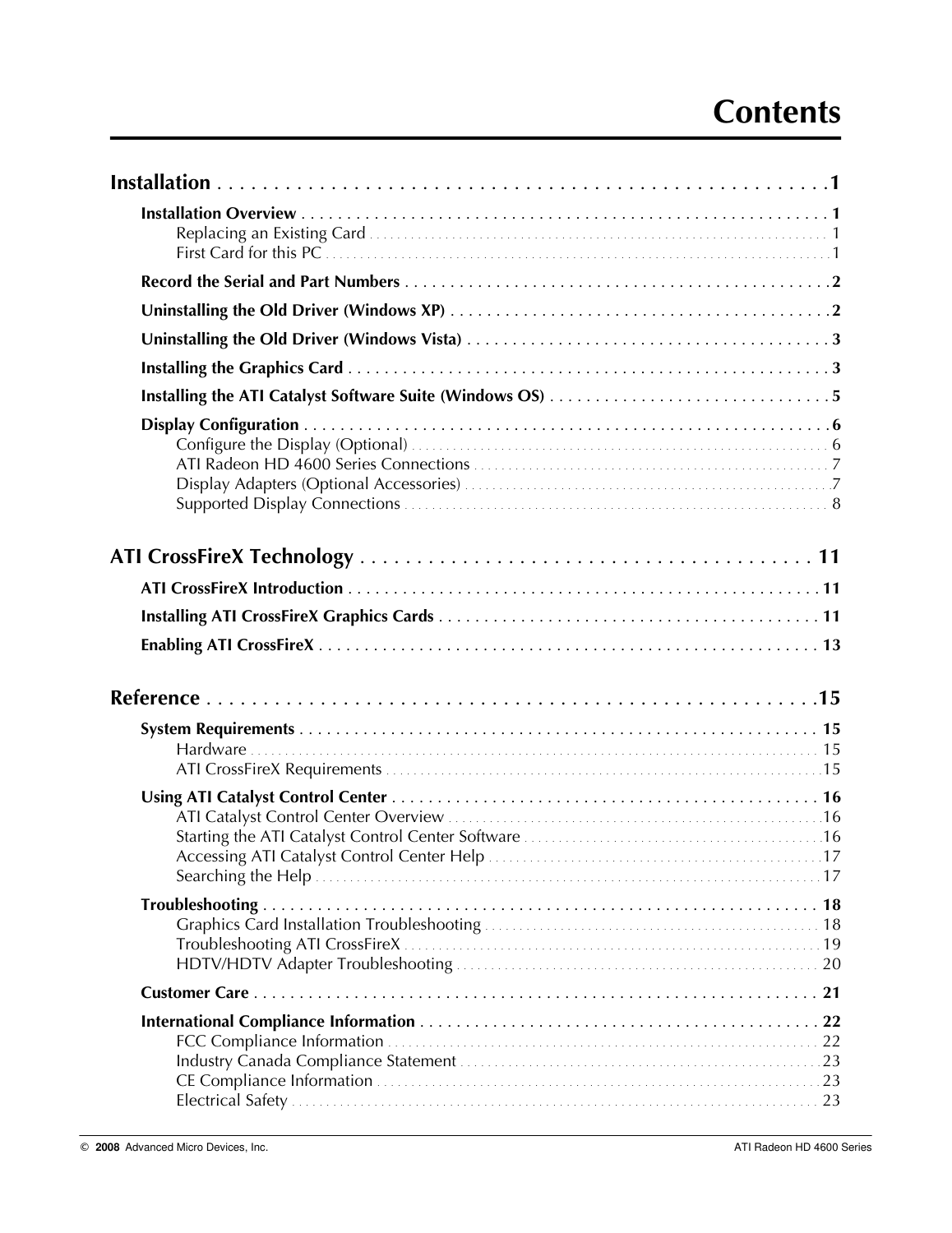| Waste Electrical and Electronic Equipment (WEEE) Directive Compliance 24 |  |
|--------------------------------------------------------------------------|--|
|                                                                          |  |
|                                                                          |  |
|                                                                          |  |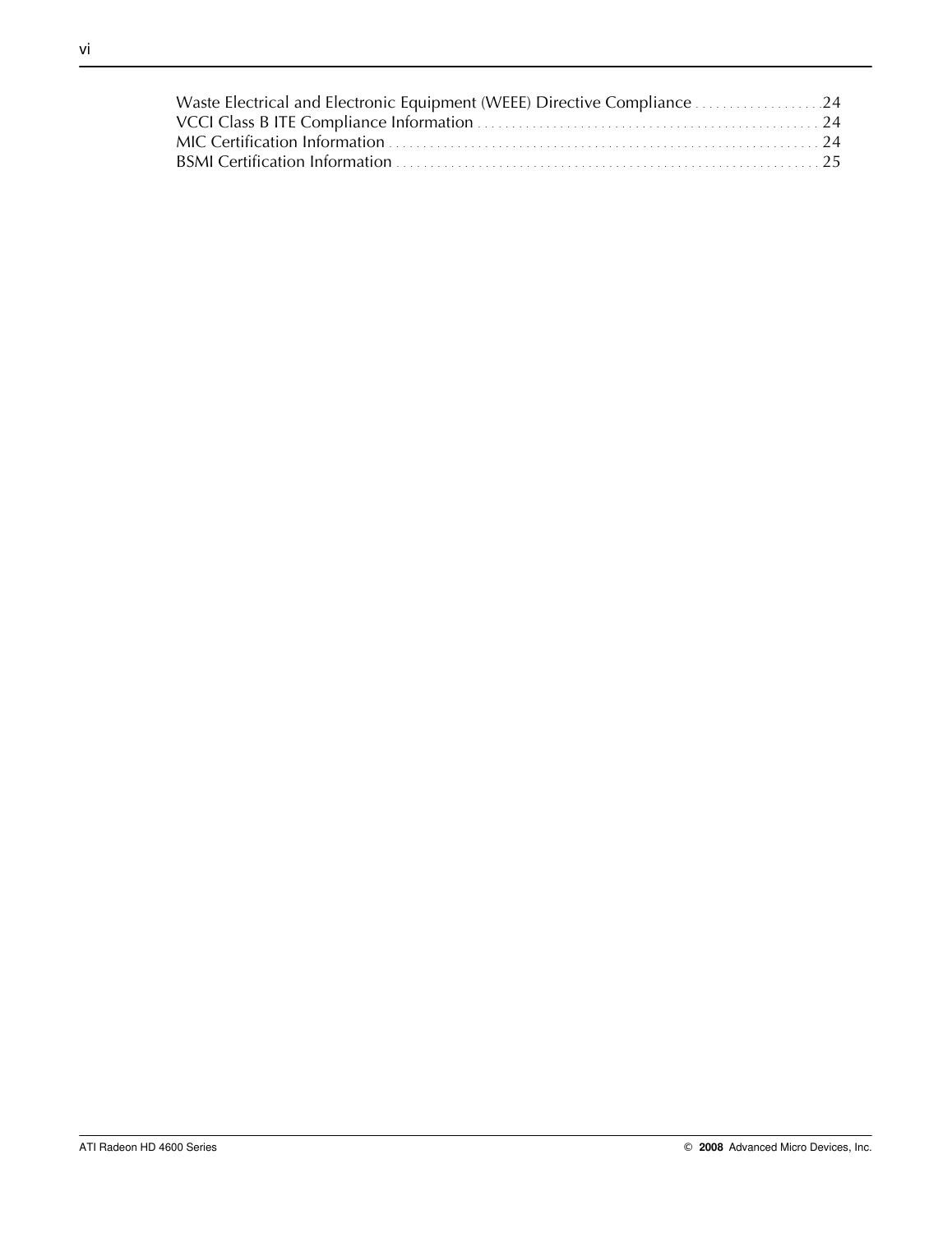# Chapter 1

# Installation

<span id="page-6-0"></span>For support, you will need to record the serial number and the part number for the card before installation.

## Installation Overview

The installation of the card has slightly different procedures depending on whether you are replacing an existing card or installing a graphics card in a PC for the first time. This section briefly describes the high-level steps for both cases.

### Replacing an Existing Card

If you are replacing an existing graphics card, you need to:

- 1. Start the computer and then uninstall the old graphics driver.
- 2. Turn off the computer and then remove the old card.
- 3. Install the new card and then connect the monitor.
- 4. Start the computer and then install the new drivers and software.
- 5. Restart the computer.

### First Card for this PC

If this is the first graphics card for this PC, you need to:

- 1. With the computer off, install the new card and then connect the monitor.
- 2. Start the computer and then install the new drivers and software.
- 3. Restart the computer.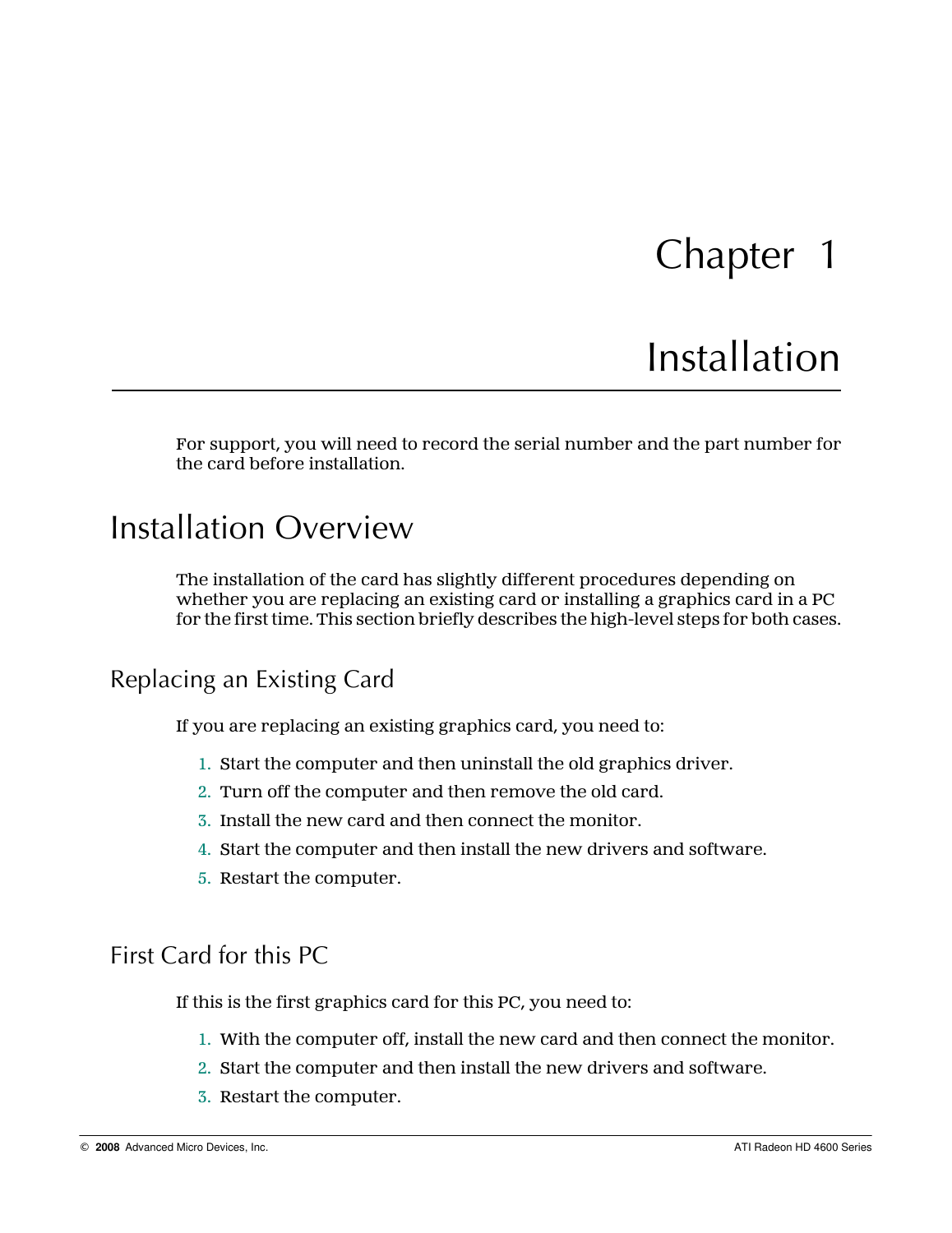# <span id="page-7-0"></span>Record the Serial and Part Numbers

Write down the serial number and part number before installing. The serial number and 102 part number on the graphics card are required for registration and free support. They are located on a sticker on the back of the card.

The emphasized numbers in bold are required for registration and free support.



Figure 1–1 Sample Serial and Part Numbers

# Uninstalling the Old Driver (Windows® XP)

Follow these steps to uninstall the existing graphics card driver in preparation for installation of a new card.

- **1.** With the current graphics card still in the computer, close all open applications.
- **2.** On the Windows taskbar, click **Start ▷ Control Panel** and then double-click **Add or Remove Programs**.
- **3.** Select the current graphics card driver and then click **Add/Remove**. *The wizard will appear and help remove the current display drivers.*
- **4.** Turn off the system after the driver has been removed.

**Note:** If the previously installed graphics card has any additional software installed, this software may also need to be removed before restarting the computer. For example, DVD Player or Multimedia applications.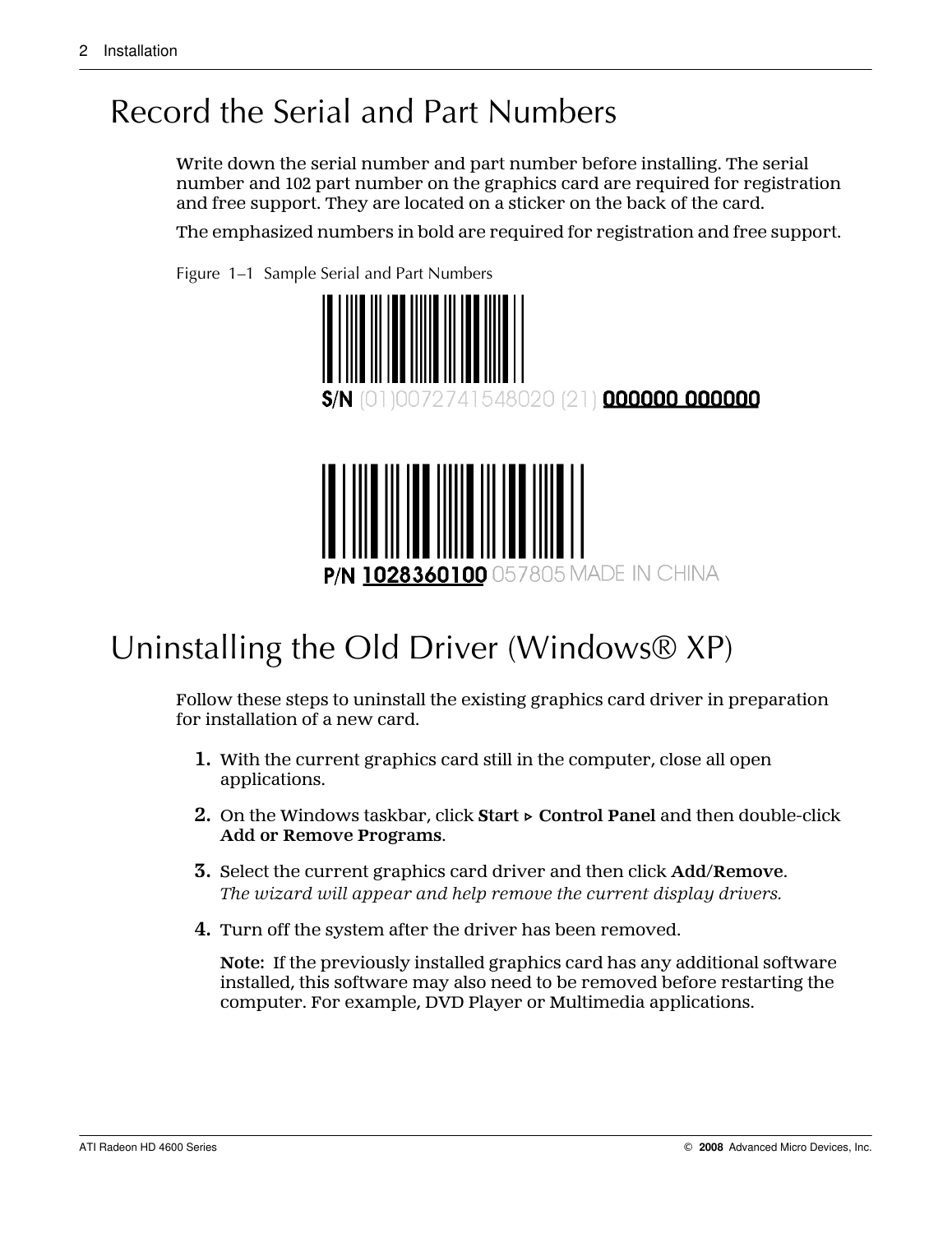# <span id="page-8-0"></span>Uninstalling the Old Driver (Windows Vista®)

Follow these steps to uninstall the existing graphics card driver in preparation for installation of a new card.

- **1.** With the current graphics card still in the computer, close all open applications.
- **2.** Click **Start ▷ Control Panel**.
- **3.** Double-click **Hardware and Sound** and then double-click **Device Manager**.
- **4.** Expand **Display Adapter** and then right-click the driver for the graphics card you are replacing.
- **5.** In the shortcut menu that appears, click **Uninstall**. *The driver for the old graphics card is uninstalled.*
- **6.** Turn off the system.

# Installing the Graphics Card

**Note:** Make sure that your system has an adequate power supply.

- **1.** Make sure the computer, monitor, and other peripheral devices are off.
- **2.** Unplug the computer power cord and disconnect the monitor cable from the back panel of the computer.

#### **Caution:**

To avoid possible damage to the motherboard, wait approximately 20 seconds after unplugging the power cord before disconnecting a peripheral or removing a component from the motherboard.

**3.** Remove the computer cover.

#### **Caution:**

Remember to discharge your body's static electricity by touching the power supply case or the metal surface of the computer chassis.

**Tip:** If necessary, consult the computer manual for help removing the cover.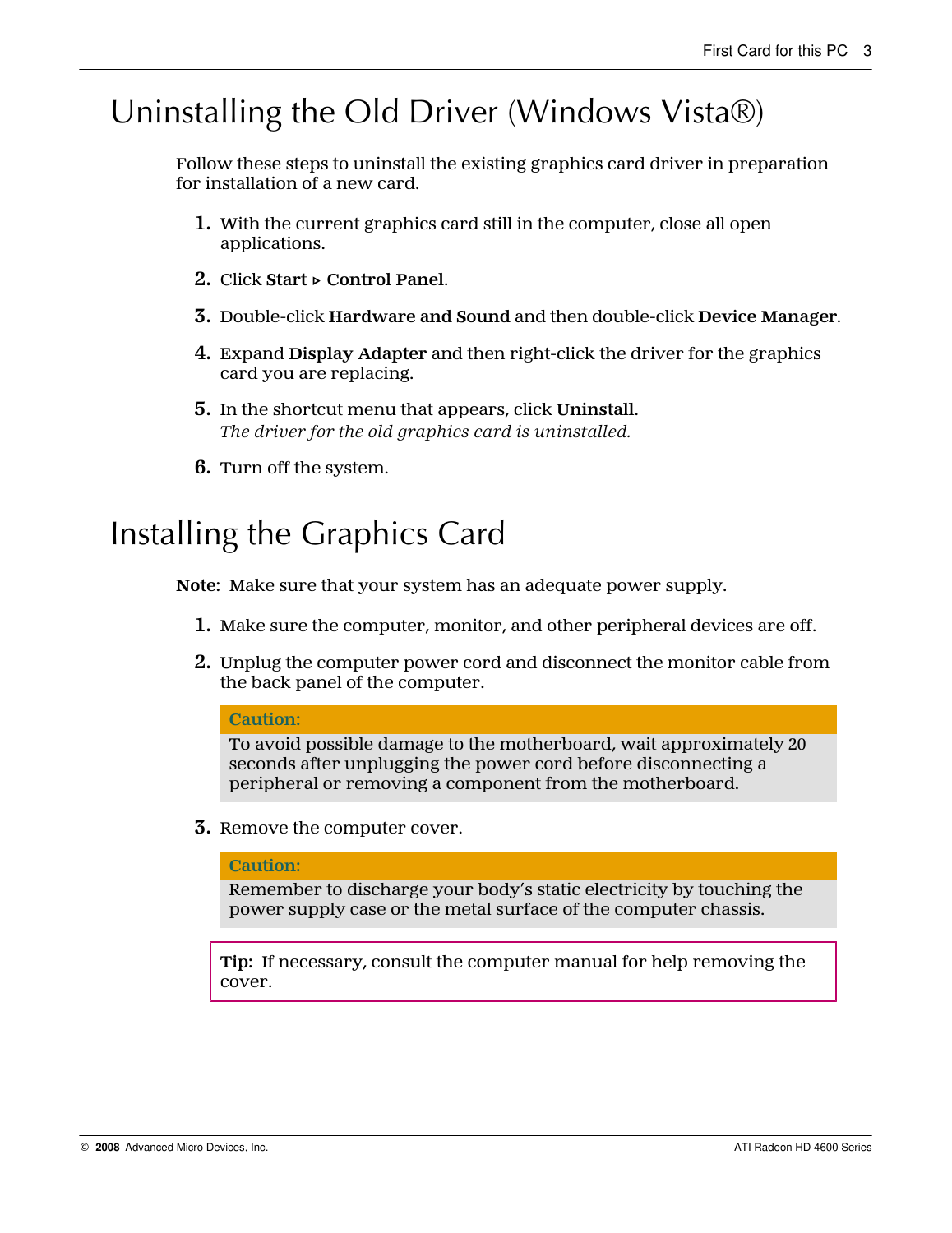**4.** Remove any existing graphics cards from the computer.

```
Warning:
Some graphics cards can get hot while operating. Wait approximately
five minutes after turning off the computer before touching the card.
```
- **5.** Locate the appropriate bus slot on the motherboard. If necessary, remove the corresponding back panel cover.
- **6.** Align the new graphics card in the bus slot and press firmly until the card is fully seated.

Figure 1–2 Graphics Card Installation



- **7.** Fasten the graphics card securely to the back panel.
- **8.** Make sure the cables are not interfering with anything inside the computer (for example, a cooling fan) and then replace the computer cover.
- **9.** Reconnect any cables you have disconnected and plug in the computer power cord.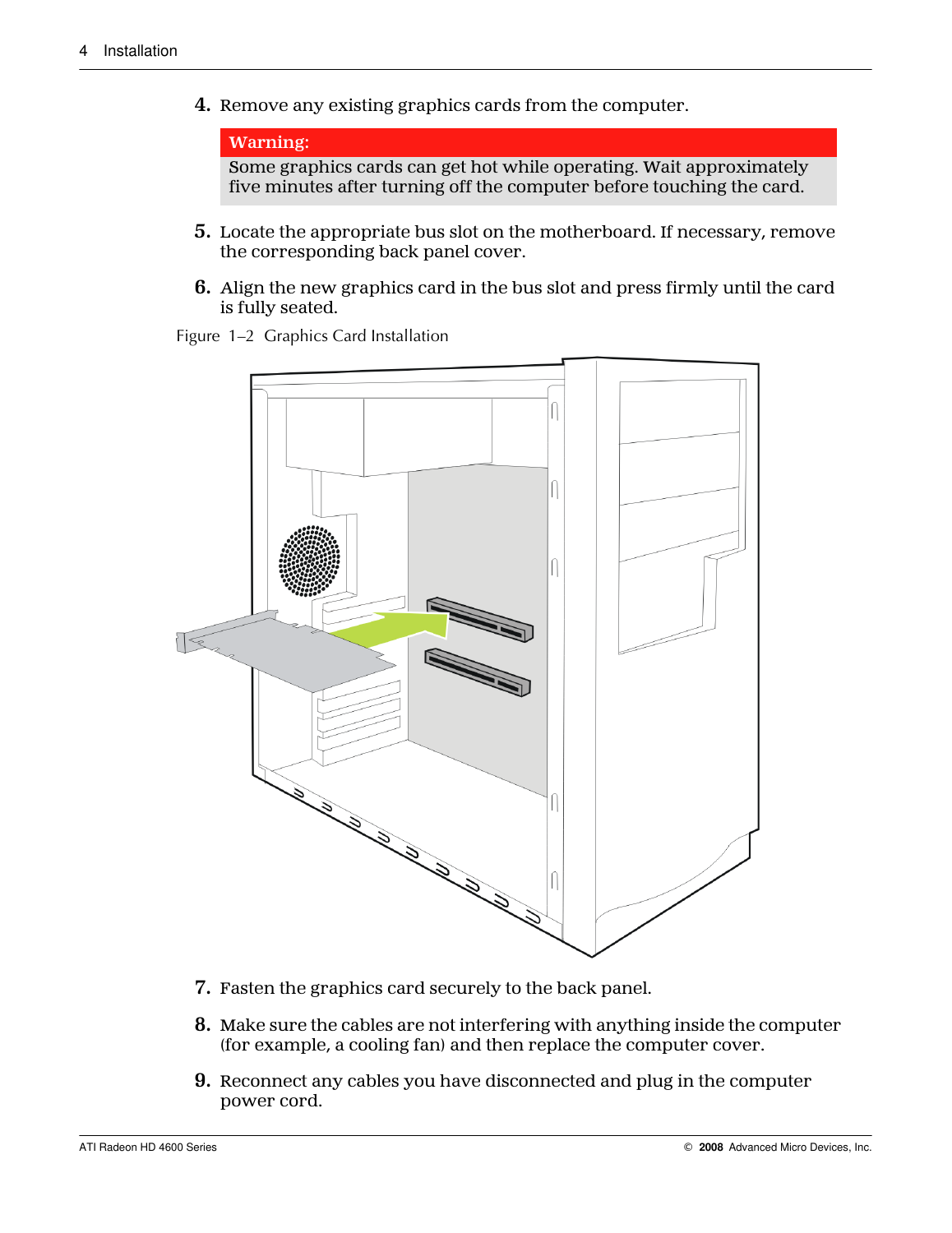<span id="page-10-0"></span>**10.** Turn on the monitor and then the computer.

The computer should start normally and the software must be installed next.

# Installing the ATI Catalyst™ Software Suite (Windows OS)

To install or remove software, you must have administrator rights or be logged on as a user with administrator rights.

**Note:** The installation dialog displays in English if the operating system's language is not supported.

Software is provided to both operate and take advantage of all the features of the graphics card. Software includes:

- The graphics card drivers.
- ATI Catalyst™ Control Center software.
- HydraVision™ software (included in the custom install).
- SurroundView™ software (included in the custom install).
- ATI Avivo™ video converter software (included in the custom install).
- **1.** Insert the Software and Documentation CD.

**Note:** If the install wizard does not start, navigate to the CD drive and double-click ATISETUP.exe.

- **2.** From the menu that appears, click **Software Install**.
- **3.** Follow the on-screen instructions. When prompted, select either **Express** or **Custom** .

*Not all software components are installed using the Express installation. Custom installation allows you to select individual software components for installation.*

**Tip:** If the installer fails to install the driver, or you have a software conflict, you can download the latest software from [ati.amd.com/support/driver.html](http://ati.amd.com/support/driver.html) and then install it.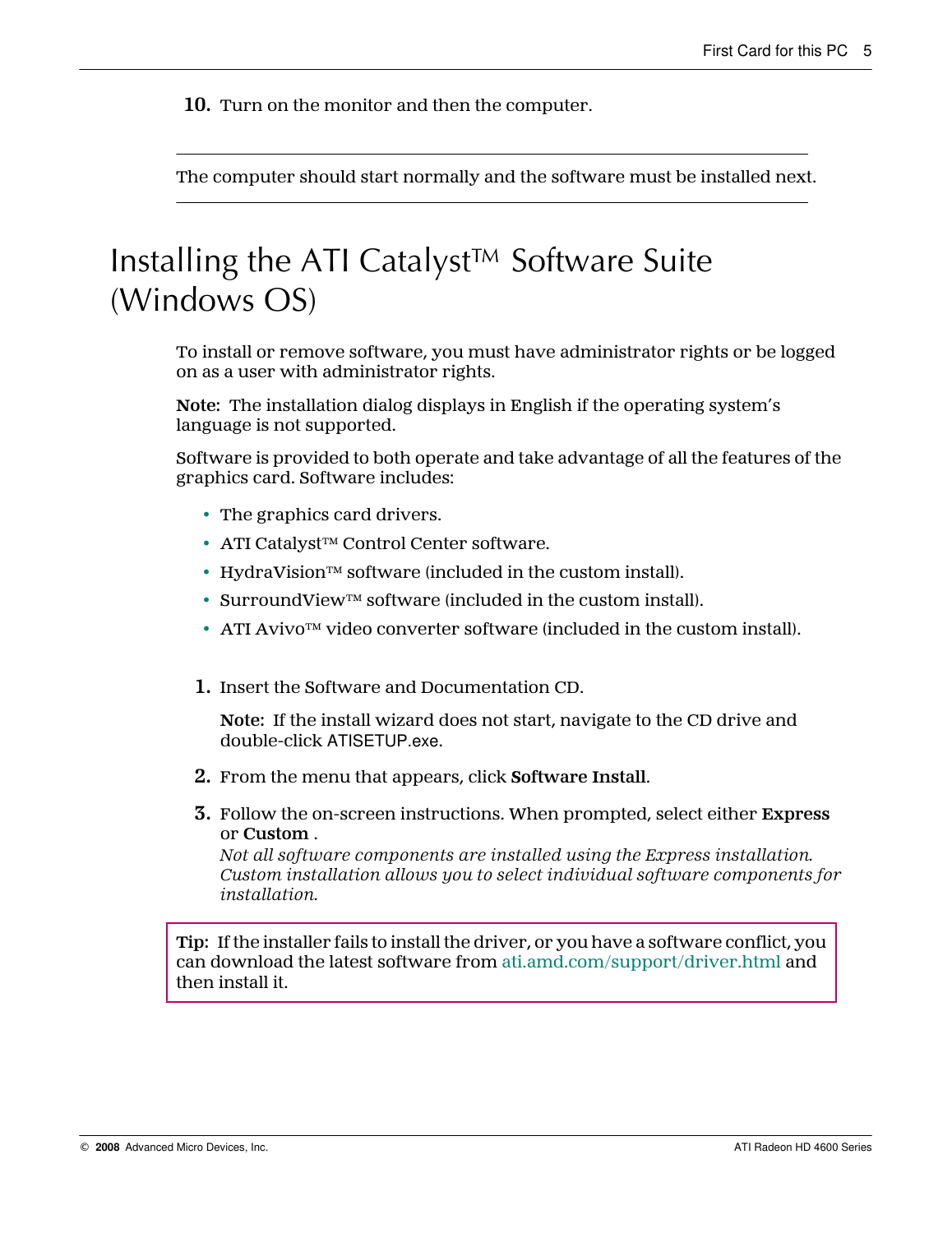# <span id="page-11-0"></span>Display Configuration

This section describes how to configure the display and lists the available display connections.

## Configure the Display (Optional)

If you are not experiencing any troubles with the display, no adjustments are necessary.

- **1.** Right-click on the desktop and, in the shortcut that appears, click **Properties**. *The dialog appears.*
- **2.** Click the **Settings** tab and then select the screen resolution and color depth that best suit your requirements and the display's performance.
- **3.** Click **Advanced** and then select the **Monitor** tab.
- **4.** Choose a refresh rate from the drop-down list.

**Caution:**

Choosing a refresh rate unsupported by the display may damage it. Consult the display's documentation if necessary.

**5.** Click **OK**.

*Once you have configured the main display you can configure any other displays that are connected.*

- **6.** To configure another display, do the following:
	- **a.** Right-click on the desktop and, in the shortcut that appears, click **Properties**.

**Note:** The ATI Catalyst Control Center software can also enable and configure multiple monitors.

- **b.** To access the basic multi-monitor configuration settings, click the **Settings** tab.
- **c.** Select the monitor icon identified by the number **2**.

**Note:** When using multiple monitors with the graphics card, one monitor will always be the primary display, additional monitors will be designated as secondary.

- **d.** Click **Extend my Windows desktop onto this monitor**.
- **e.** Set the Screen Resolution and Color Quality as appropriate for the second monitor.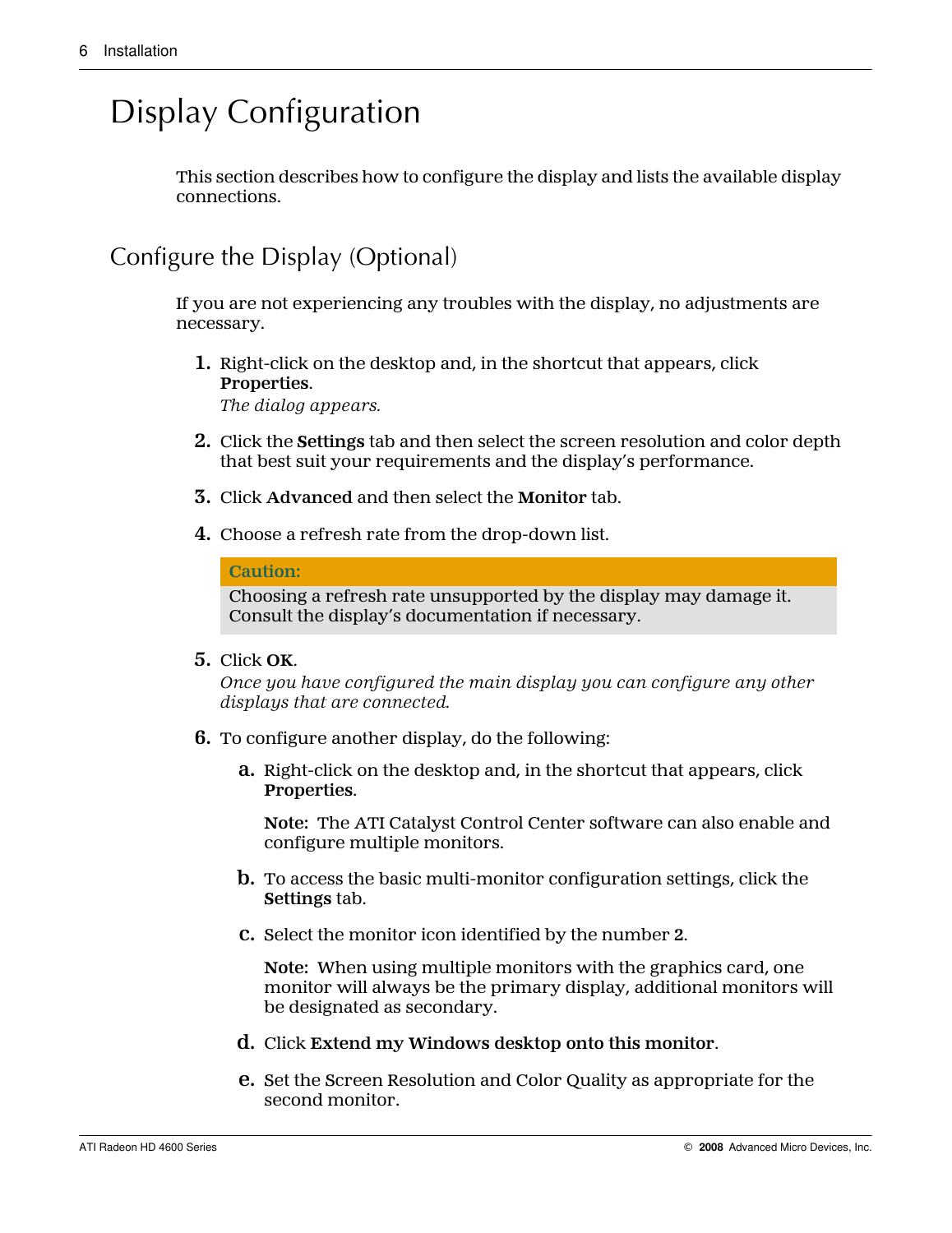#### **f.** Click **OK**.

## <span id="page-12-0"></span>ATI Radeon HD 4600 Series Connections

The following figure illustrates the available connections on the ATI Radeon HD 4600 Series graphics card. Available connections may vary between models.

Figure 1–3 ATI Radeon HD 4600 Series Connections



|   | HDMI™. Carries video and audio signals to HDMI-compliant devices.<br>Supports display resolutions up to 1920x1080.                     |
|---|----------------------------------------------------------------------------------------------------------------------------------------|
| 2 | DisplayPort™. Carries video and audio signals to DisplayPort-compliant<br>devices.                                                     |
|   | DVI-I Dual Link connection (It provides audio and video digital signals<br>and HDMI output that is compatible with most HDMI devices.) |
|   | TV/HDTV out                                                                                                                            |

### Display Adapters (Optional Accessories)

The following illustrates the adapters you can use to connect the graphics card to other display devices not directly supported by the connection types available on the graphics card.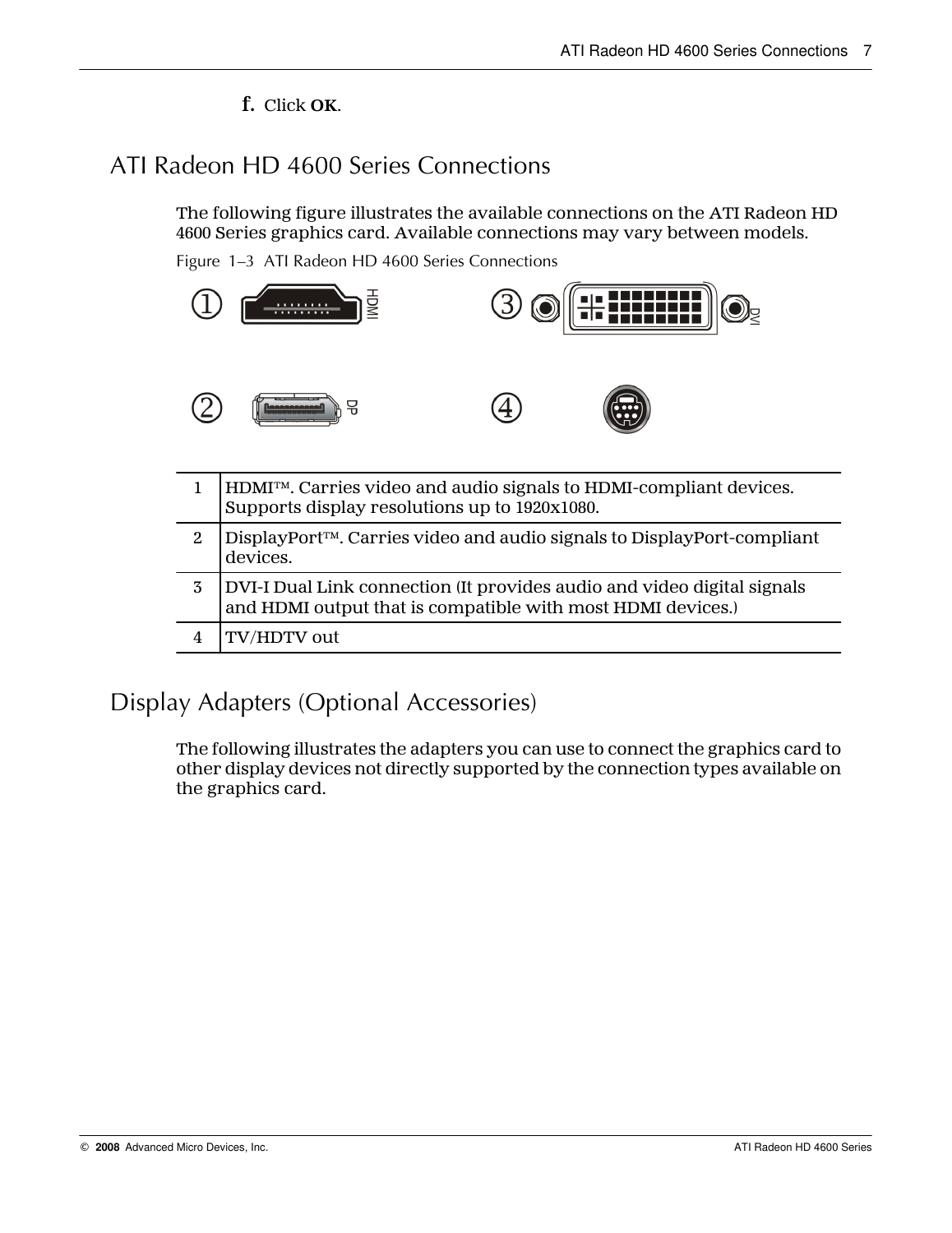<span id="page-13-0"></span>

| Adapter     | <b>Description</b>                                                    |
|-------------|-----------------------------------------------------------------------|
|             | DVI-to-VGA adapter                                                    |
|             | DVI-to-HDMI                                                           |
|             | DVI-to-YPrPb (for a component cable connection to a LCD or plasma TV) |
| $\Box$<br>專 | 7-pin HDTV output cable                                               |
|             | DisplayPort-to-DVI adapter                                            |

## Supported Display Connections

To ensure the highest possible performance, only one display device is supported when ATI CrossFireX™ is active. When ATI CrossFireX is active, display devices connected to the other connections on both graphics cards are rendered inactive.

The graphics card provides hardware support for DVI-I and VGA monitors, and HDMI HDTVs (either directly or using a DVI-to-HDMI adapter). It also provides TV output.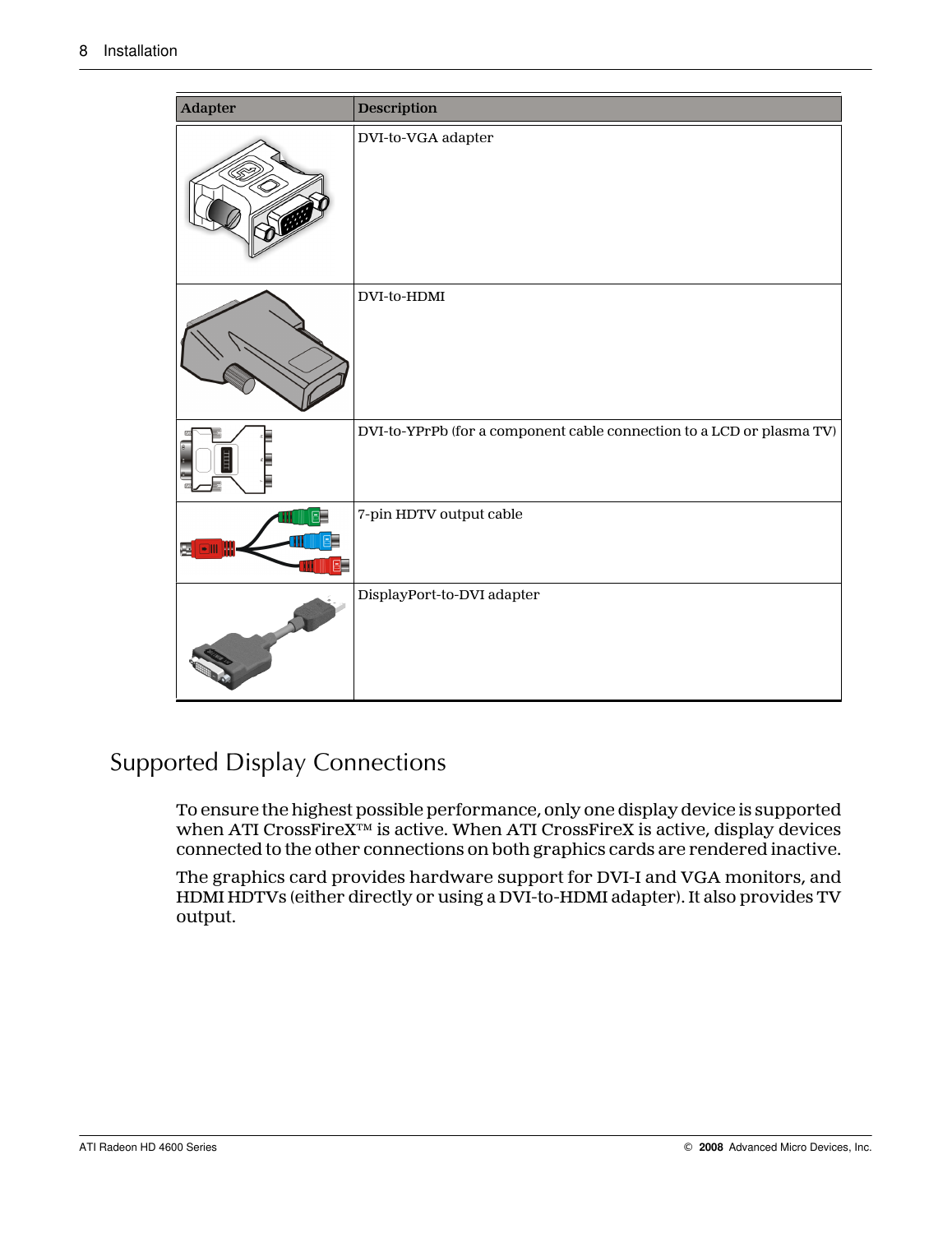| <b>Display</b>      | <b>Connections</b>                                                                                                      |
|---------------------|-------------------------------------------------------------------------------------------------------------------------|
| CRT analog display  | DVI-I-to-VGA adapter                                                                                                    |
| LCD digital monitor | DVI-I connection<br>$\bullet$<br>DVI-I-to-VGA adapter<br>٠<br>DisplayPort connection<br>DisplayPort-to-DVI adapter      |
| TV                  | DVI-to-HDTV adapter and RCA cables<br>• 7-pin S-Video output cable<br>7-pin S-Video-to-composite adapter and RCA cables |
| <b>HDTV</b> display | DVI connection<br>DVI-to-HDTV adapter and RCA cables<br>DisplayPort-to-DVI adapter                                      |
| <b>HDMI HDTV</b>    | <b>HDMI</b> connection<br>DVI-to-HDMI adapter and HDMI cable                                                            |

|  |  | Table 1-1 Display Configurations (ATI CrossFireX Inactive) |  |  |  |
|--|--|------------------------------------------------------------|--|--|--|
|--|--|------------------------------------------------------------|--|--|--|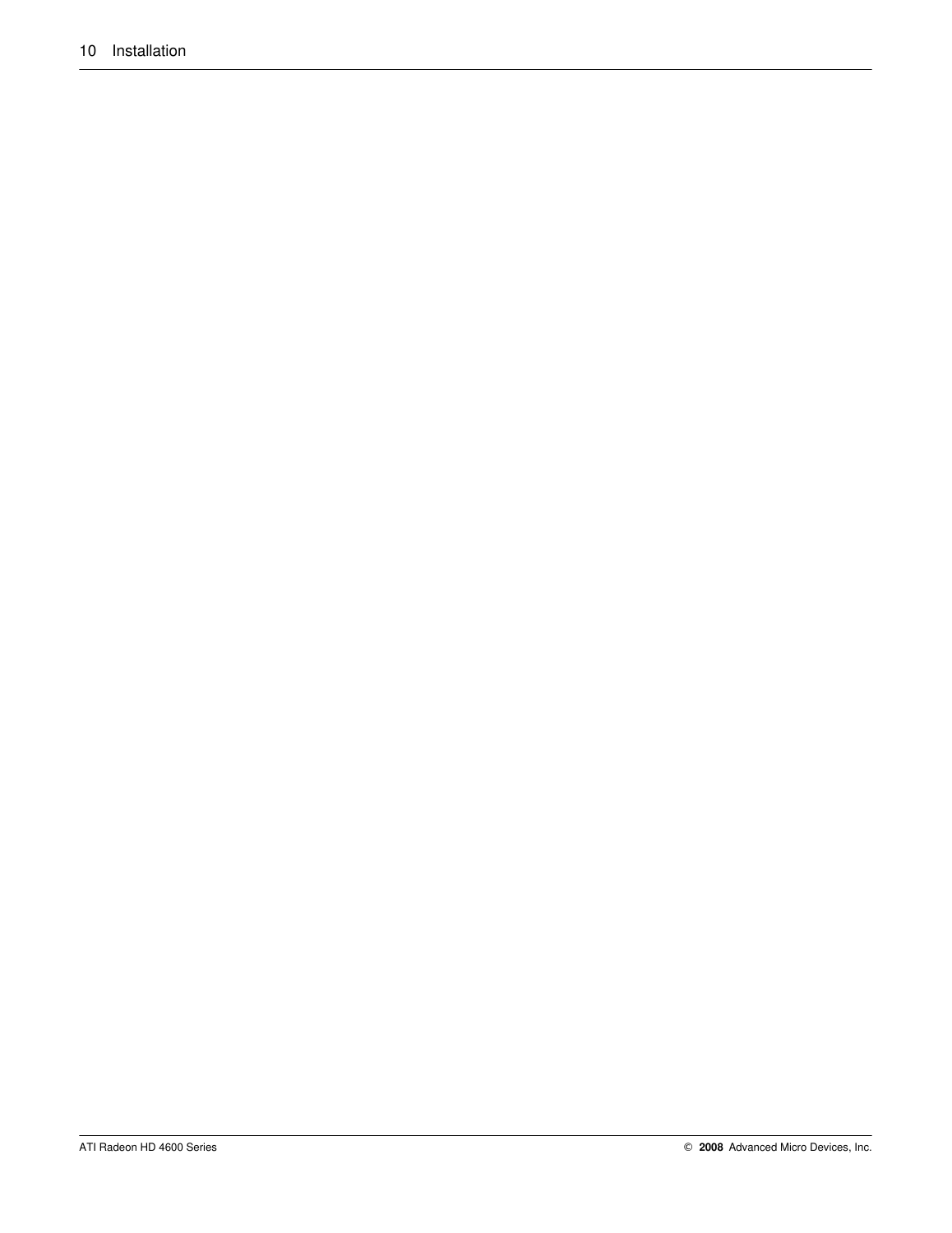# Chapter 2

# ATI CrossFireX Technology

## <span id="page-16-0"></span>ATI CrossFireX Introduction

ATI CrossFireX technology harnesses two or more GPUs (graphics processing units) to be used in a single computer to run up to 2 displays, creating a highperformance gaming platform. Typically, setup involves 2 or more graphics cards, but with the appropriate motherboard, the technology can use a single card and the built-in GPU of the motherboard. ATI CrossFireX works with all 3D games and applications.

**Note:** The ATI Catalyst Control Center software contains a different ATI CrossFireX user interface for each configuration type and automatically loads the appropriate one when a valid ATI CrossFireX configuration is detected in the system.

If ATI Catalyst™ A.I. is enabled in the ATI Catalyst Control Center software, the optimal rendering mode available for the application is automatically selected.

# Installing ATI CrossFireX Graphics Cards

These instructions assume that a  $PCIe^{\circ}$  graphics card has already been successfully installed in the secondary slot (slot one), and that the primary slot (slot zero) is empty.

**Note:** Consult your system builder or OEM to ensure that your system has an adequate power supply. For more information, see [System Requirements](#page-20-0).

For an up-to-date listing of ATI CrossFireX certified motherboards, see [ati.amd.com/products/certification](http://ati.amd.com/products/certification)

**1.** Make sure the computer, monitor, and other peripheral devices are off.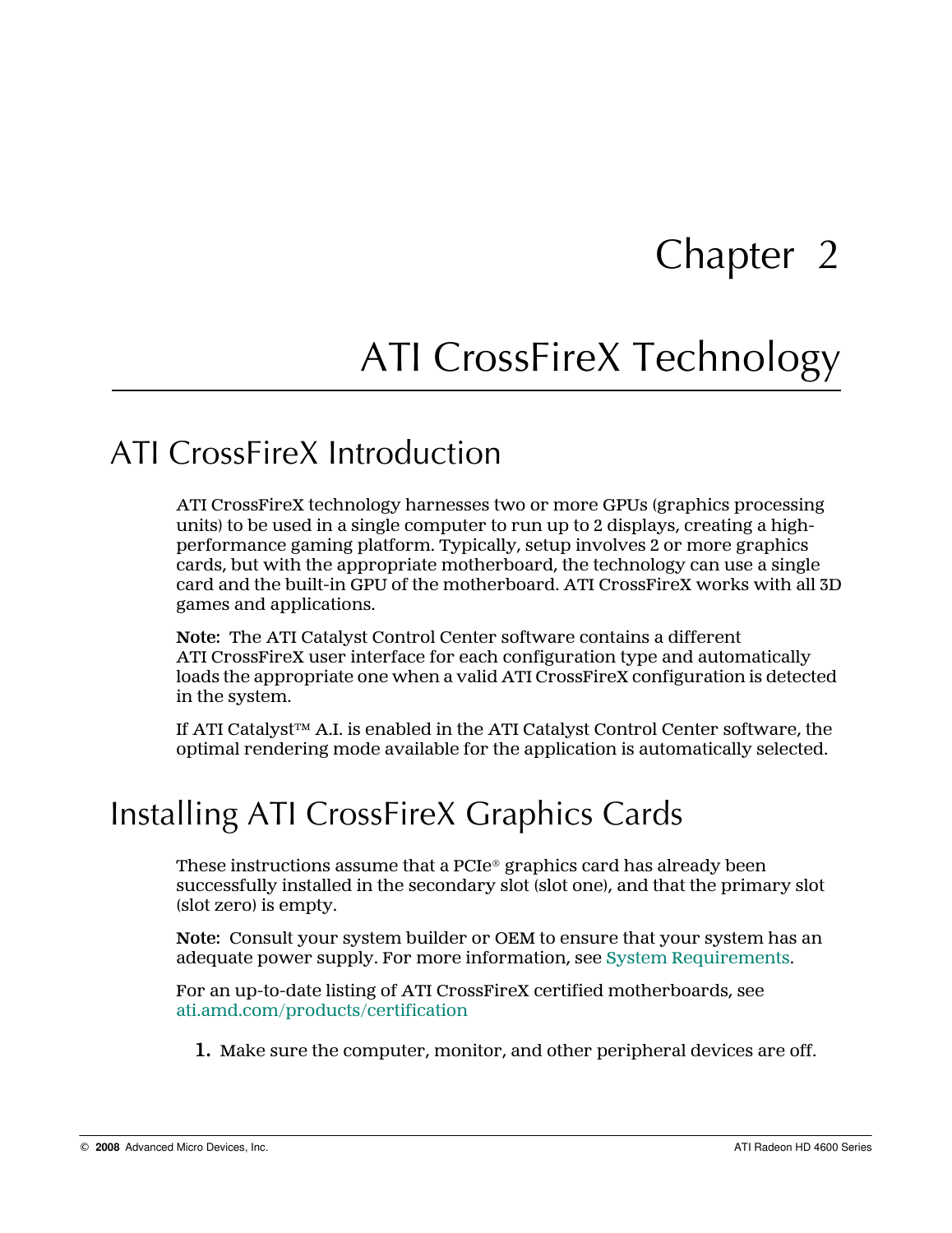**2.** Unplug the computer power cord and disconnect the monitor cable from the back panel of the computer.

#### **Caution:**

To avoid possible damage to the motherboard, wait approximately 20 seconds after unplugging the power cord before disconnecting a peripheral or removing a component from the motherboard.

**3.** Remove the computer cover.

If necessary, consult the computer manual for help removing the cover.

**Caution:**

Remember to discharge your body's static electricity by touching the power supply case or the metal surface of the computer chassis.

**4.** Remove any unneeded graphics cards from the computer.

#### **Warning:**

Some graphics cards can get hot while operating. Wait approximately five minutes after turning off the computer before touching the card.

- **5.** Locate the PCIe slots on the motherboard. If necessary, remove the corresponding back panel cover.
- **6.** Align the new graphics card in the secondary PCIe slot next to the existing graphics card and press firmly until the card is fully seated.
	- $\Rightarrow$  If using a 3-card configuration, align the third graphics card in the third PCIe slot next to the existing graphics card and press firmly until the card is fully seated.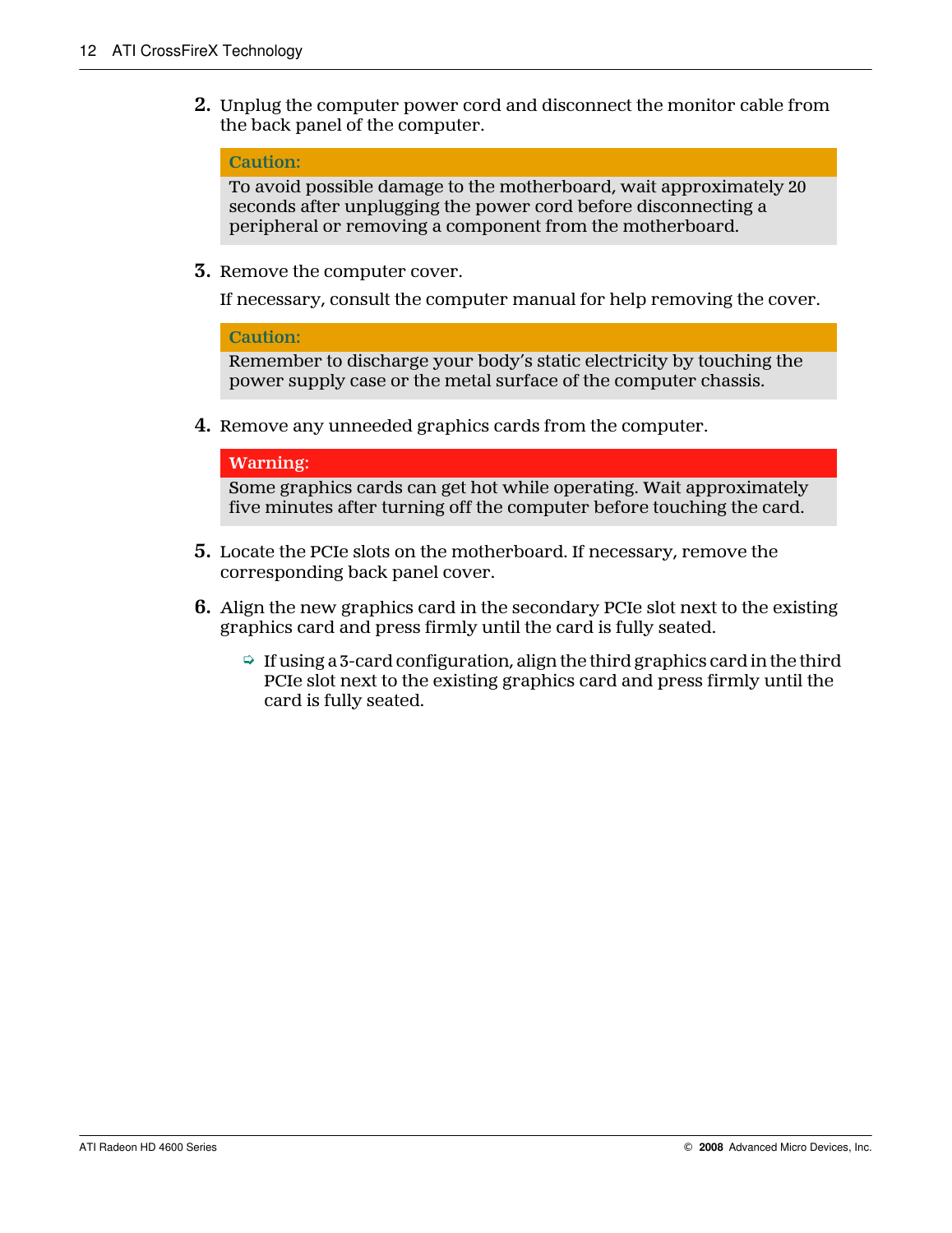<span id="page-18-0"></span>



- **7.** Fasten the graphics cards securely to the back panel.
- **8.** Make sure the cables are not interfering with anything inside the computer (for example, a cooling fan) and then replace the computer cover.
- **9.** Reconnect any cables you have disconnected and plug in the computer power cord.
- **10.** Turn on the monitor and then the computer.

You now need to enable ATI CrossFireX in ATI Catalyst Control Center.

# Enabling ATI CrossFireX

- **1.** From the Graphics Settings tree, click **CrossFire™**.
- **2.** From the **Graphics Adapter** list, select the graphics card that acts as the Master VPU.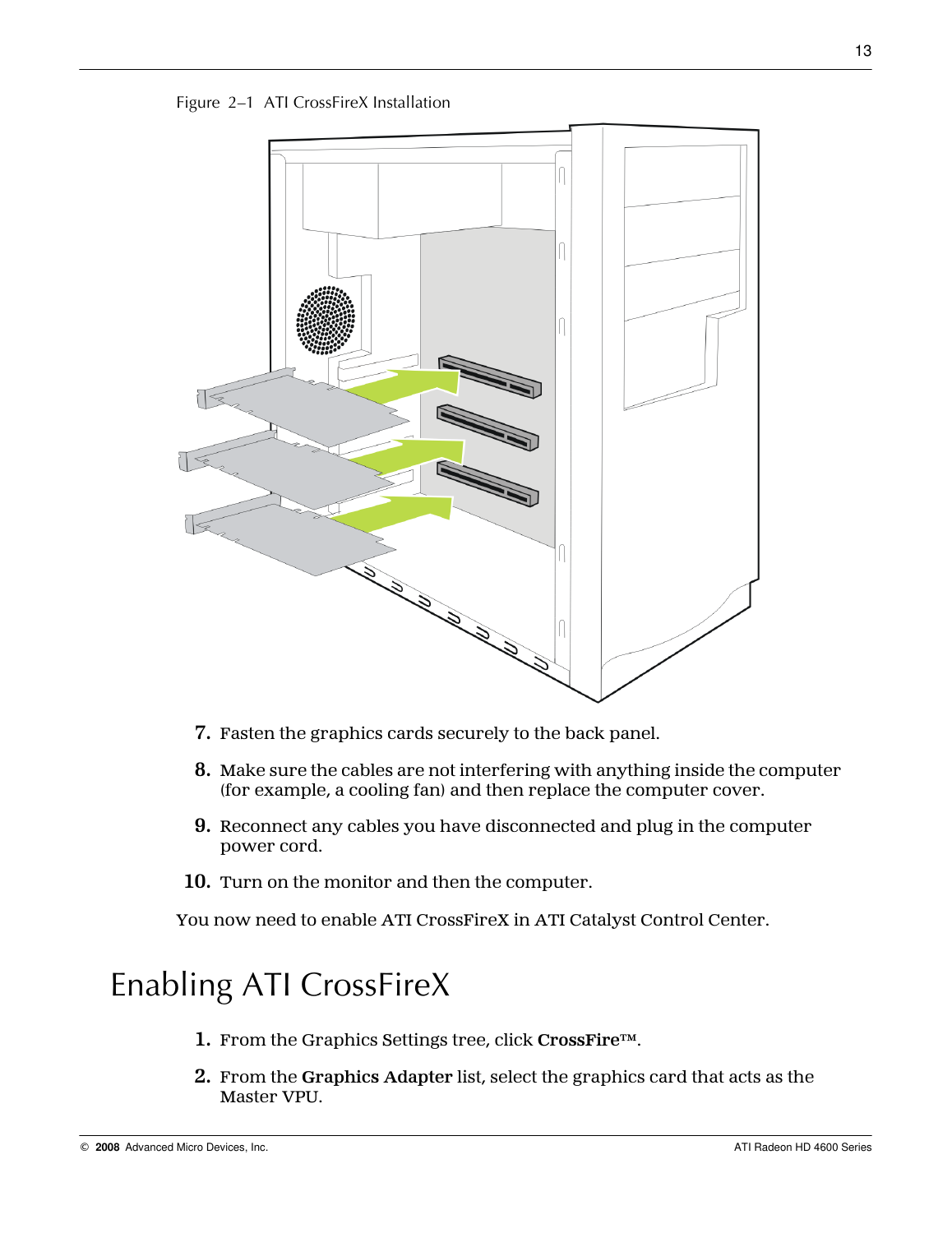- **3.** Select the **Enable CrossFire™** check box.
- **4.** If your system has more than two ATI CrossFireX-capable graphics cards, the dialog appears where you must select the graphics card that will partner with the Master GPU.

**Note:** Enabling ATI CrossFireX for the selected graphics card automatically disables GPU Accelerated Physics for that same card.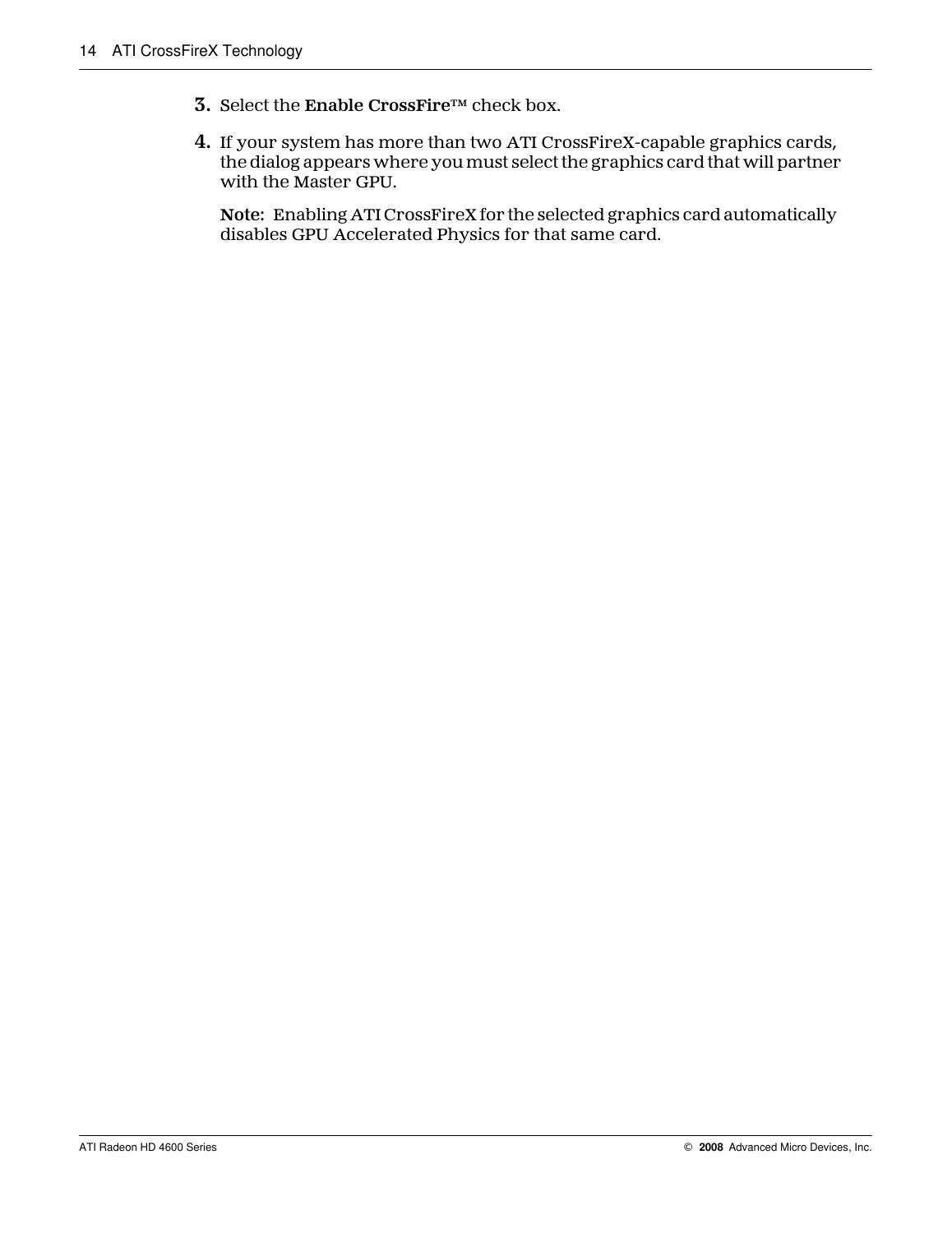# Chapter 3

# Reference

<span id="page-20-0"></span>The following section offers troubleshooting tips and provides customer care, warranty, and compliance information.

# System Requirements

### Hardware

Minimum requirements are:

- Motherboard with one PCIe ×16 lane graphics slot.
- AMD Athlon™ or Intel® Pentium® 4 CPU.
- 1 GB RAM.
- CD-ROM or DVD-ROM drive for installing software.
- A 400 watt or better power supply.
- Certified power supplies are strongly recommended; for a list of certified power supplies, see [ati.amd.com/certifiedpsu.](http://ati.amd.com/certifiedpsu)

### ATI CrossFireX Requirements

Minimum requirements for ATI CrossFireX configuration using the ATI Radeon HD 4600 Series graphics card:

• ATI CrossFireX-certified motherboard. For an up-to-date listing of ATI CrossFireX certified motherboards, see [ati.amd.com/products/](http://ati.amd.com/products/certification) [certification](http://ati.amd.com/products/certification).

© 2008 Advanced Micro Devices, Inc. ATI Radeon HD 4600 Series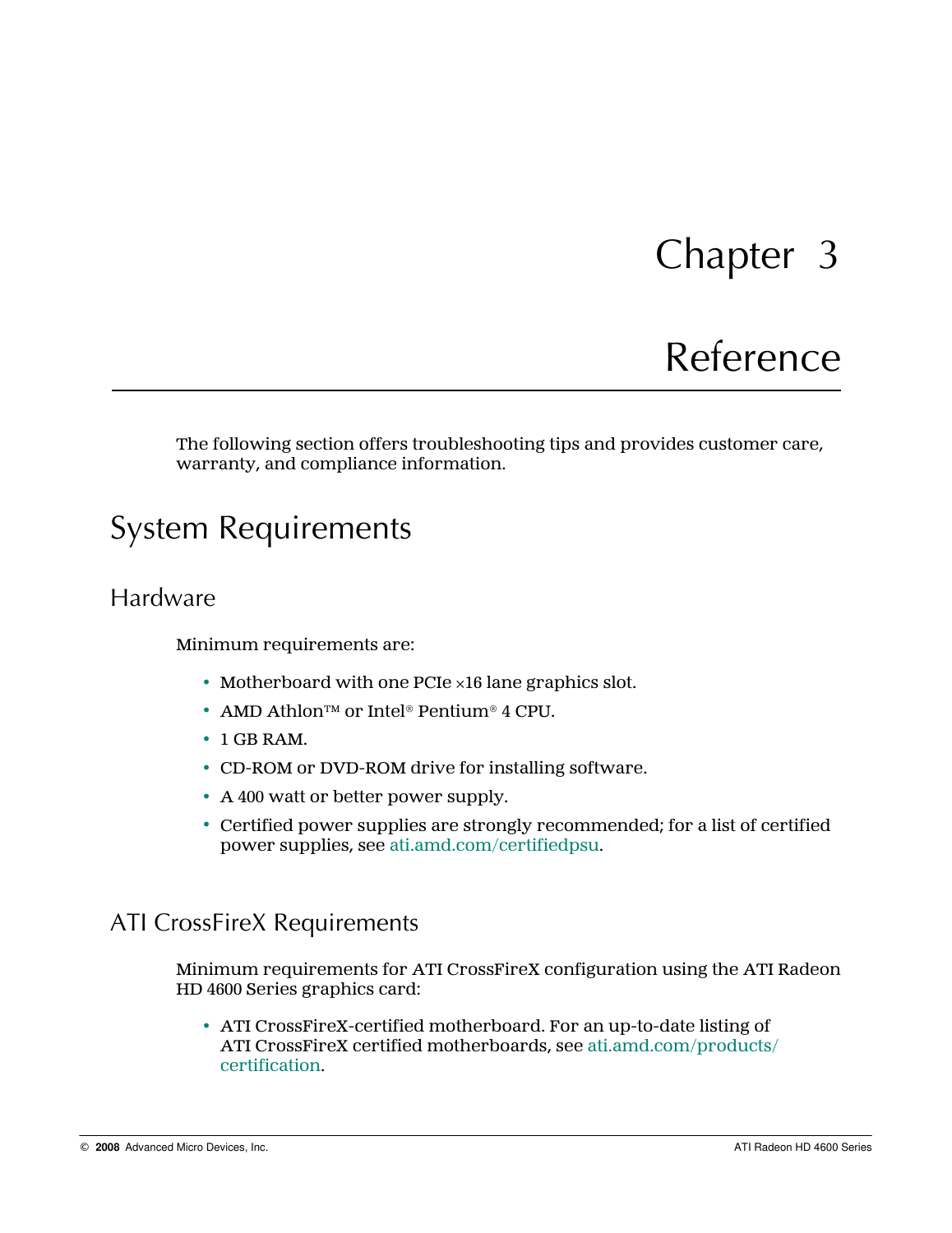- <span id="page-21-0"></span>• A second ATI CrossFireX graphics card compatible with the ATI Radeon HD 4600 Series. (In most cases, a third and fourth card may be installed, if desired.)
- For two card setup, a PCIe 475 watt or higher power supply.
- For three card setup, a PCIe 525 watt or higher power supply.
- For four card setup, a PCIe 600 watt or higher power supply.
- For an up-to-date listing of certified power supplies, see [ati.amd.com/](http://ati.amd.com/certifiedpsu) [certifiedpsu](http://ati.amd.com/certifiedpsu).
- Certified system cases with good airflow and cooling are recommended. For list of certified cases, see [ati.amd.com/certifiedcases.](http://ati.amd.com/certifiedcases)

# Using ATI Catalyst Control Center

### ATI Catalyst Control Center Overview

The ATI Catalyst Control Center software provides access to the display features of the graphics card. Use the software to fine-tune graphics settings, enable or disable connected display devices, and change the orientation of the desktop. Many features display previews of the changes before they are applied.

The following configurations are available:

Basic View

A simplified view of the features that includes wizards to quickly make changes.

Advanced View

A powerful interface that enables complete configuration of the feature set of the graphics card.

Custom View

A customized view so that desired features can be accessed quickly.

For information on the individual features of the software, access the comprehensive in-program help system (see [Accessing ATI Catalyst Control](#page-22-0) [Center Help](#page-22-0) or visit the AMD Customer Care Web site at ati.amd.com/support/).

### Starting the ATI Catalyst Control Center Software

The following table shows the ways you can start the ATI Catalyst Control Center software: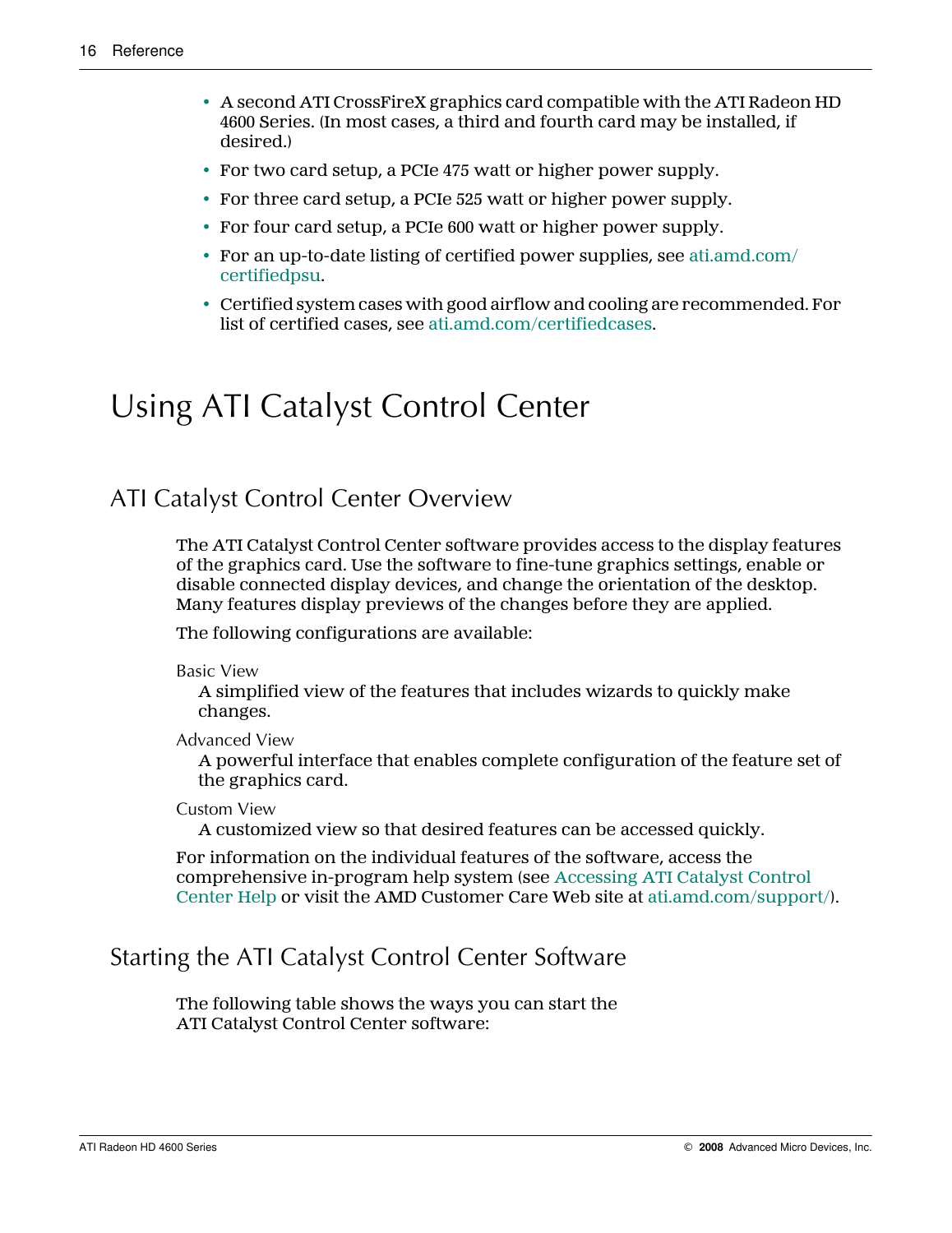| <b>Access Route</b>    | <b>Instructions</b>                                                                                                                                                                                                                                     |
|------------------------|---------------------------------------------------------------------------------------------------------------------------------------------------------------------------------------------------------------------------------------------------------|
| Windows Desktop        | 1. Right-click anywhere on the desktop.<br>2. From the shortcut menu that appears, click ATI CATALYST(TM) Control<br>Center.                                                                                                                            |
| Windows Start Menu     | 1. Click <b>Start</b> on the Windows task bar.<br>2. Select All Programs $\triangleright$ Catalyst Control Center.                                                                                                                                      |
| Windows System<br>Tray | 1. Right-click the ATI icon in the Windows System Tray.<br>2. From the short menu, select ATI Catalyst Control Center.                                                                                                                                  |
| Desktop Shortcut       | When you first installed the ATI Catalyst Control Center, the setup wizard<br>provided you with the option of placing a shortcut on the desktop. If you<br>chose this option, you can double-click the ATI Catalyst Control Center<br>desktop shortcut. |
| Predefined Hot Keys    | You can define your own hot key sequence by using the<br>ATI Catalyst Control Center Hotkey Manager.                                                                                                                                                    |

<span id="page-22-0"></span>Table 3–1 ATI Catalyst Control Center Access Routes

## Accessing ATI Catalyst Control Center Help

ATI Catalyst Control Center Help provides information on the features and concepts of your ATI Radeon graphics card. You can also use the ATI Catalyst Control Center Help feature to access usage information, generate a problem report, and get software version information for your graphics card.

- **1.** Open ATI Catalyst Control Center in the Advanced view.
- **2.** Choose one of the following options:
	- ➭ Press the **F1** key at any time to get specific help on the currently displayed information.
	- ➭ From the ATI Catalyst Control Center Dashboard, choose **Help ▷ Help Contents** to browse the entire help contents.
	- ➭ From the ATI Catalyst Control Center Dashboard, choose **Help ▷ Search Help** to search the help contents for a specific term.
	- ➭ To access AMD's Web site, from the ATI Catalyst Control Center Dashboard, choose **Help ▷ Go to ATI.com**.

### Searching the Help

- **1.** Click **Help** in the Dashboard.
- **2.** Click **Search Help**.
- **3.** Enter the word(s) you wish to search for the in search box of the ATI Catalyst Control Center Help.
- **4.** Click **Go**.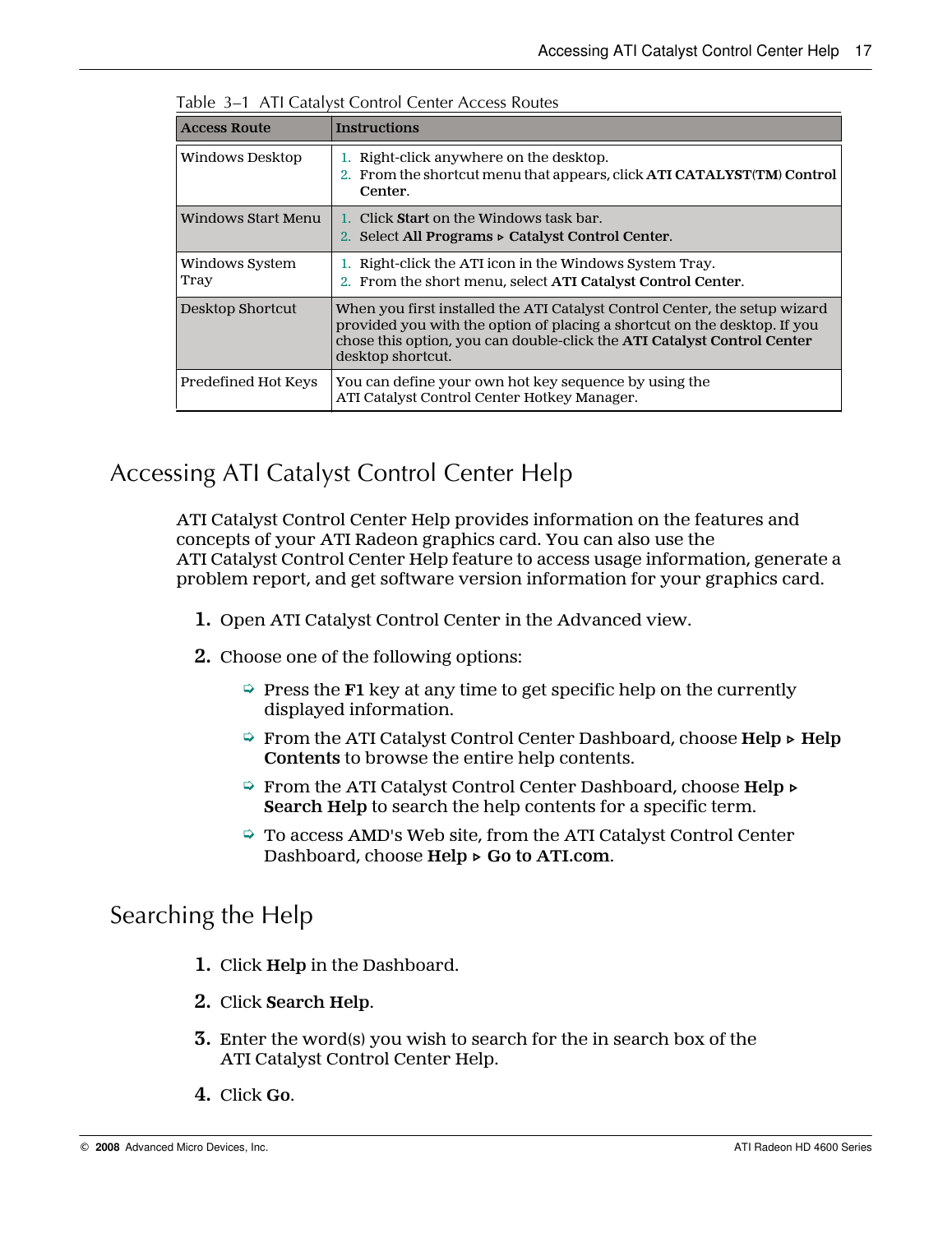# <span id="page-23-0"></span>Troubleshooting

## Graphics Card Installation Troubleshooting

For more advanced troubleshooting information, contact AMD Customer Care for ATI products at [ati.amd.com](http://ati.amd.com).

The graphics card doesn't fit any of the motherboard slots.

The graphics card needs to be exchanged for one with a bus that matches the motherboard.

The computer beeps and the boot process stops.

Make certain that the graphics card is properly connected to the internal power supply and the motherboard.

No display on power up.

Possible SBIOS issue. Replace old card and then try these possible solutions:

- 1. Check motherboard manufacturer Web site for SBIOS update.
- 2. Turn off the on-board video.

The computer does not boot up properly.

Verify that the installation instructions were followed correctly.

Make certain that the graphics card is properly connected to the power supply and the motherboard.

If using Windows operating system, restart your computer in Safe Mode. For information on Safe Mode, consult the Windows documentation.

Check the system configuration utility for interrupt assignments.

The computer boots up but there is no display.

Verify that the monitor is connected properly to the computer and a power supply.

If your motherboard has on-board graphics capabilities, you may need to disable them. Consult your motherboard documentation for more information.

**Note:** Some manufacturers do not allow the on-board graphics to be disabled or to become the secondary display.

During software installation on a PC with the Windows Vista OS, the screen goes blank

The software is still installing. Wait 20–30 minutes to make sure the software has finished installing and then restart the computer.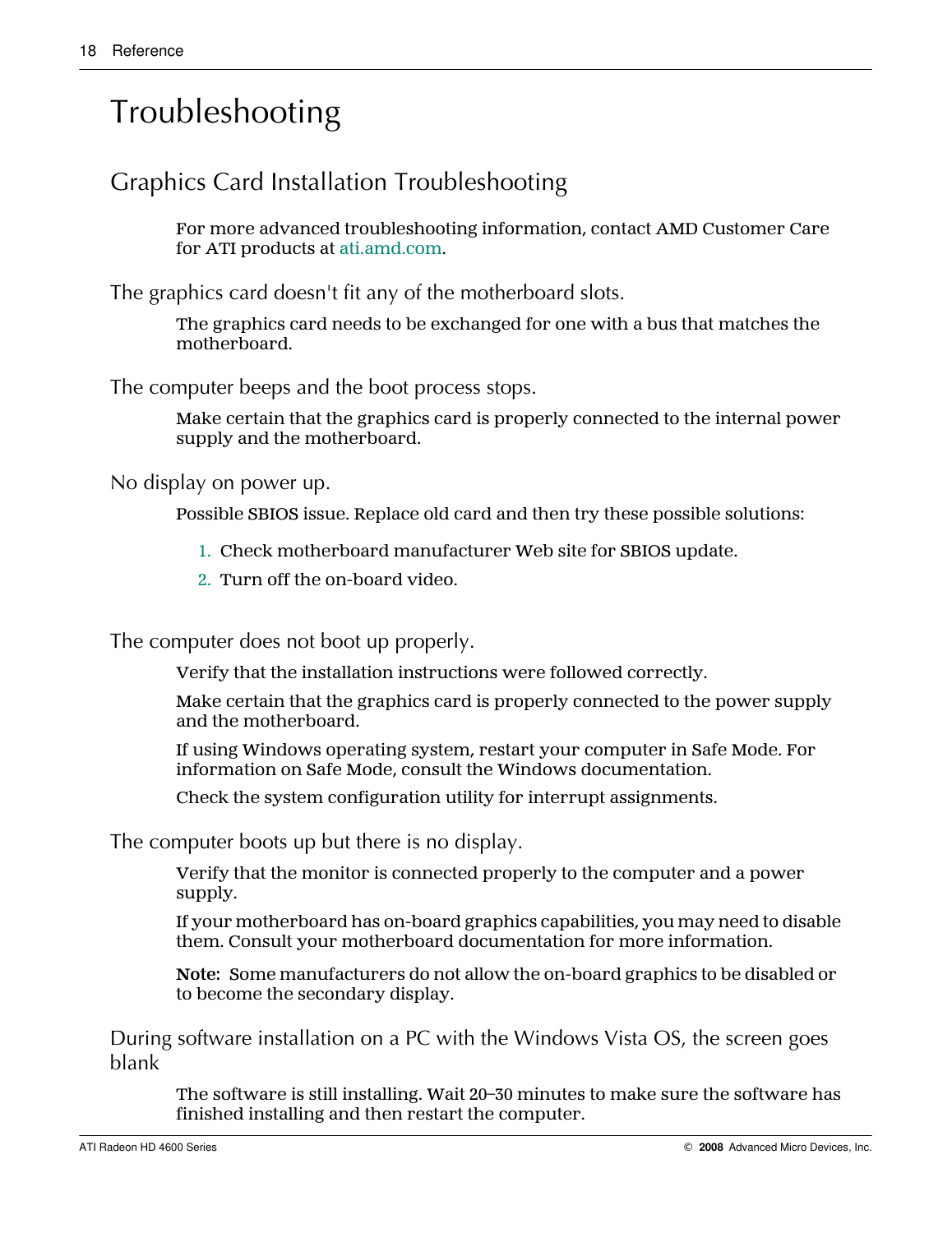### <span id="page-24-0"></span>Troubleshooting ATI CrossFireX

The following are suggested solutions for common ATI CrossFireX troubleshooting issues.

#### Change Motherboard BIOS Settings

Some motherboards may have a system BIOS option to switch between single and dual PCIe slot support. The default setting may be single slot support. Refer to the motherboard's manual for information to enable dual PCIe slot support.

For more information see the ATI CrossFireX Web page at [ati.amd.com/](http://ati.amd.com/crossfire) [crossfire.](http://ati.amd.com/crossfire)

#### Use Graphics Cards with Different Amounts of Memory

In some ATI CrossFireX configurations, graphics cards with different amounts of memory can by used; however, restarting your computer is required after enabling ATI CrossFireX. This will cause ATI CrossFireX to reduce the amount of memory on the card with the most amount of memory to match the memory size of the graphics card with the least amount of memory.

Clicking **OK** to the memory mismatch error message will restart your computer.

**Note:** When disabling ATI CrossFireX you will be given the option to restart your computer to restore the original graphics memory size or continue with the reduced memory size.

#### Card Reversal Recommended

A recommendation message to reverse the graphics card positions may appear if the primary graphics card is not installed into the primary PCIe slot. Although ATI CrossFireX can be enabled, performance may be improved by reversing the graphics cards in the computer.

See your motherboard's manual to determine which is the primary PCIe slot.

#### 3D Client is Active

You will not be able to start ATI CrossFireX if a 3D application, game, or video playback, such as a DVD movie, is running.

Close all open 3D applications, games, and movie player applications, and then enable ATI CrossFireX.

#### ATI CrossFireX is Currently Unavailable

This error has occurred because ATI CrossFireX did not correctly detect your graphics hardware or there is a problem with the software.

• Check that the graphics cards are installed correctly.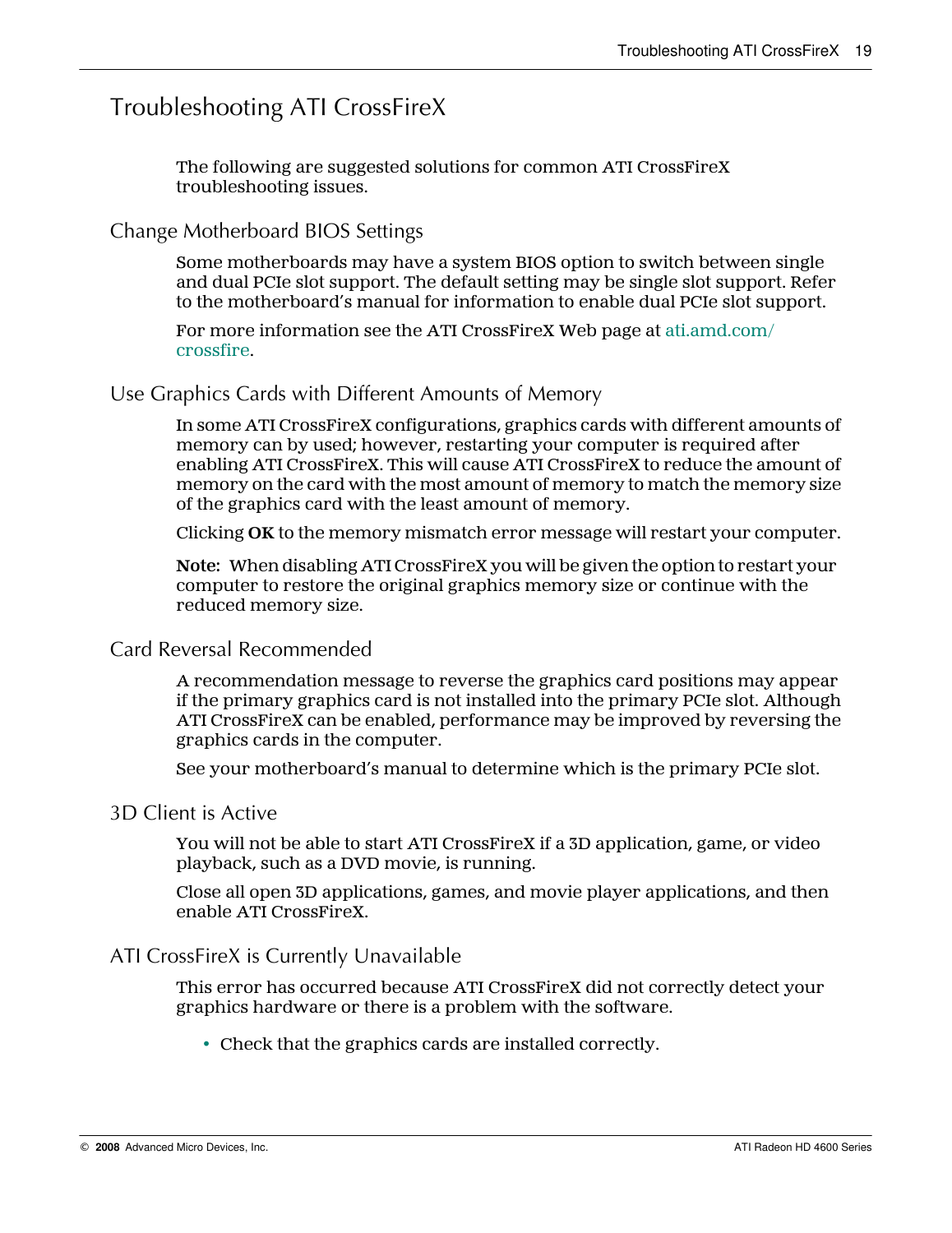- <span id="page-25-0"></span>• Check that the interconnect cable is installed correctly.
- Close all running 3D applications.
- Re-install the ATI Catalyst Control Center and drivers.

Screen Rotation is Unavailable or Does Not Work

Screen rotation is not an available feature on ATI CrossFireX systems.

Video Displays Flicker During System Startup

This is normal during ATI CrossFireX start-up.

ATI CrossFireX Starts in Software Mode

This is normal when starting up for the first time after installing two ATI CrossFireX graphics cards if neither card is installed in the primary PCI Express® slot. You can change the ATI CrossFireX mode in the ATI Catalyst Control Center.

ATI CrossFireX Disabled After Swapping/Moving Cards

If you change the ATI CrossFireX configuration by moving the graphics cards to different slots on the motherboard, disable ATI CrossFireX and restore factory default settings in ATI Catalyst Control Center first. Once the cards have been swapped, enable ATI CrossFireX. This ensures the new configuration is detected by the computer.

### HDTV/HDTV Adapter Troubleshooting

The following troubleshooting tips may help if you experience problems with HDTV.

More troubleshooting information can be found on the AMD Web site. Please visit [ati.amd.com](http://ati.amd.com) and select Customer Care.

The colors on the TV display are incorrect.

Ensure that the connections between the component video adapter and the HDTV are correct.

There is no display on the TV.

The TV will not display anything until Windows starts; this may take several minutes.

Make sure the TV is set to YPbPr input.

Also, make sure that the HDTV component video adapter is properly connected.

DVDs will not play in high-quality modes.

Copy-protected DVDs restrict playback to 480i and 480p modes.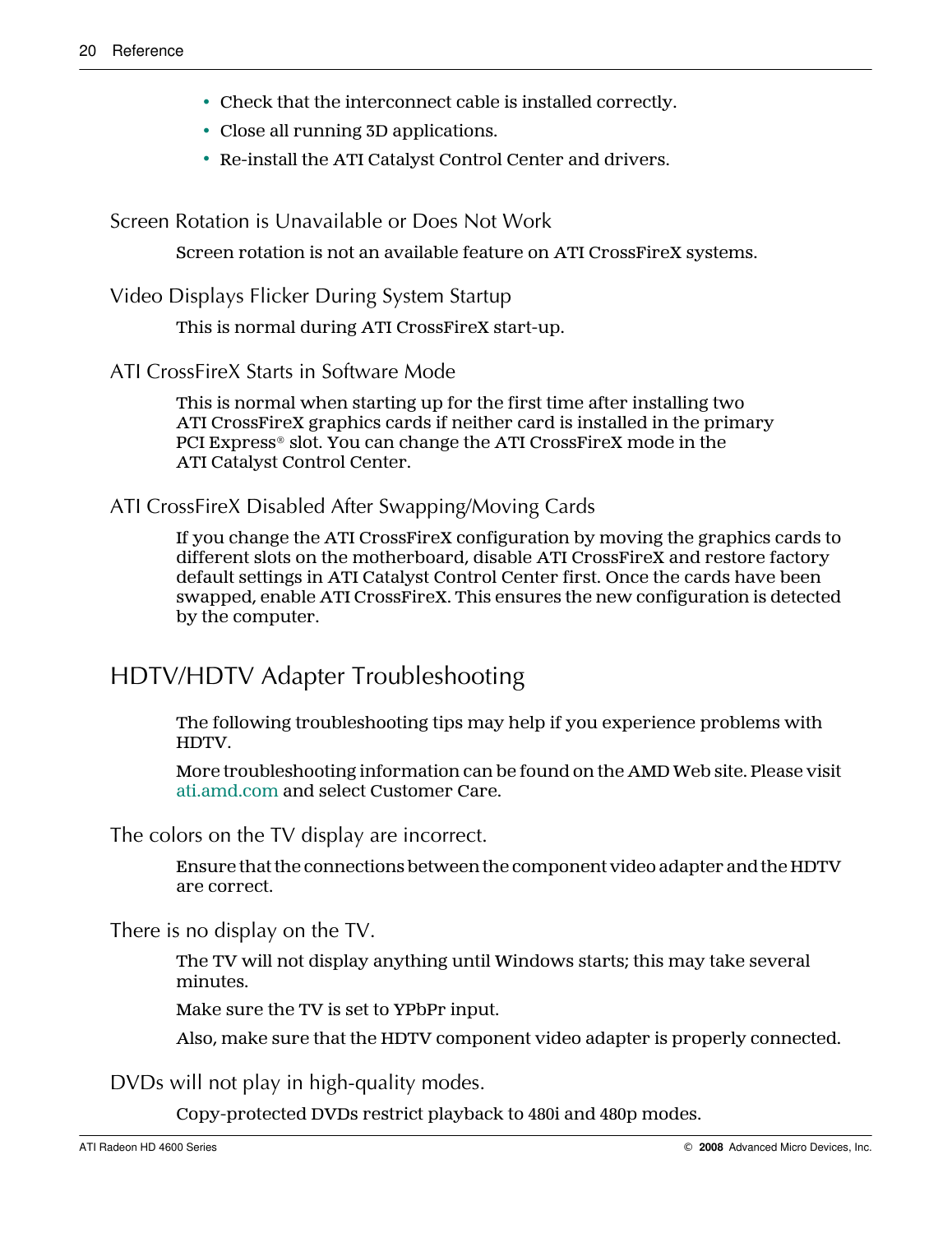<span id="page-26-0"></span>The entire display is not visible.

If the component input device supports it, try 720p mode.

The display appears tilted.

Consult the HDTV documentation.

The CRT display is green.

The system is in component output mode. Restart the computer with only the CRT monitor connected.

## Customer Care

For detailed instructions on how to use your product, refer to the documentation included on the installation CD.

To activate Customer Care, you must register your product at [ati.amd.com/](http://www.ati.amd.com/online/registration) [online/registration](http://www.ati.amd.com/online/registration).

If you require further assistance with your product, the following Customer Care options are available:

| <b>Service</b>           | <b>Availability</b>                                                                                                                                                                                                           | Language                       | <b>Access</b>                                                                                                                                        |
|--------------------------|-------------------------------------------------------------------------------------------------------------------------------------------------------------------------------------------------------------------------------|--------------------------------|------------------------------------------------------------------------------------------------------------------------------------------------------|
|                          | Online or mail   24 hours a day                                                                                                                                                                                               | English,<br>French,<br>Spanish | http://ati.amd.com/support/<br>or<br>Attention: Customer Care<br>Advanced Micro Devices, Inc.,<br>1 Commerce Valley Drive East,<br>Markham, Ontario, |
| Telephone<br>US & Canada | Monday to Thursday: 9:00 a.m. to<br>5:30 p.m.<br>Friday: 9:00 a.m. to 3:00 p.m.<br><b>Note:</b> AMD reserves the right to<br>change hours of support. For<br>more information, please refer to<br>ati.amd.com/support/terms/. | English                        | Canada L3T 7X6<br>1-877-284-1566 (toll-free)<br>or<br>1-905-882-2626 (Canada)<br>(International and/or local toll)<br>charges to Canada will apply). |

AMD Customer Care for Graphics Products will work to resolve your issue and help you to get your product up and running. If your issue is not resolved, our technicians will determine whether the difficulty you are experiencing is the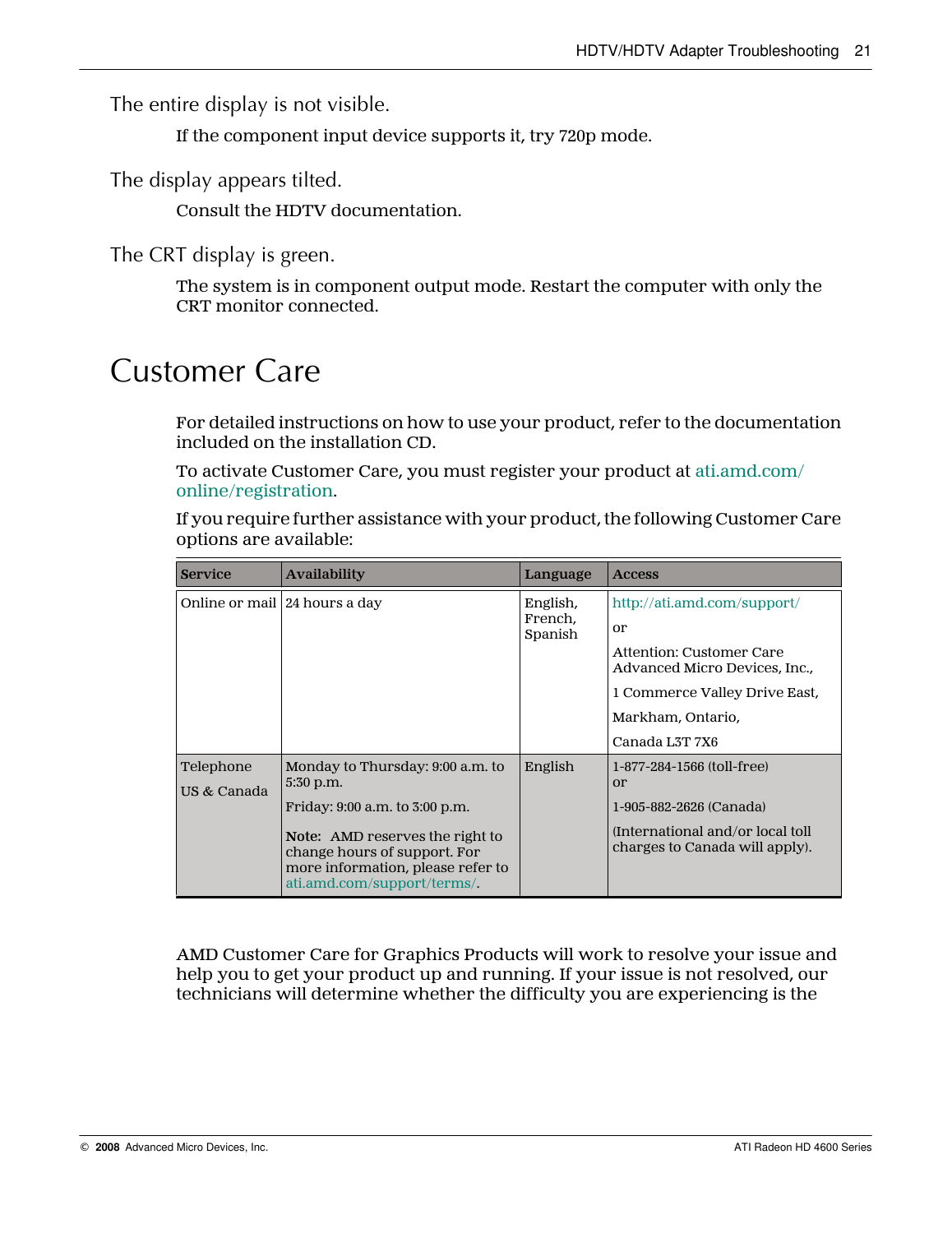<span id="page-27-0"></span>result of the product, whether your product contains a defect, and whether your product is under warranty.

- AMD Customer Care is unable to assist with refunds, returns, or exchangespecific inquiries. If resolving the problem being experienced is critical to your decision to keep the product, it is your responsibility to ensure that you know and are within the period of time your reseller will allow for refunds, returns, or exchange.
- AMD is not responsible for any expense incurred accessing Customer Care. It is expected that customers will review the expense associated with the available support options and will choose the method that best meets their needs and budget.
- AMD Customer Care reserves the right to limit support options for products that are not registered or are reaching end of life.

# International Compliance Information

This section details the worldwide compliance information for this product, which is manufactured to be compliant in the regions where it is sold.

#### **Caution:**

Changes or modifications not expressly approved by the party responsible for compliance could void the user's authority to operate the equipment.

### FCC Compliance Information

This product complies with FCC Rules Part 15. Operation is subject to the following conditions:

- This device may not cause harmful interference.
- This device must accept any interference received, including interference that may cause undesired operation.

This equipment has been tested and found to comply with the limits designed to provide reasonable protection against harmful interference in a residential installation. This equipment generates, uses and can radiate radio frequency energy and, if not installed and used in accordance with manufacturer's instructions, may cause harmful interference to radio communications. However, there is no guarantee that interference will not occur in a particular installation. If this equipment does cause harmful interference to radio or television reception, which can be determined by turning the equipment off and on, the user is encouraged to try to correct the interference by one or more of the following measures:

• Re-orient or relocate the receiving antenna.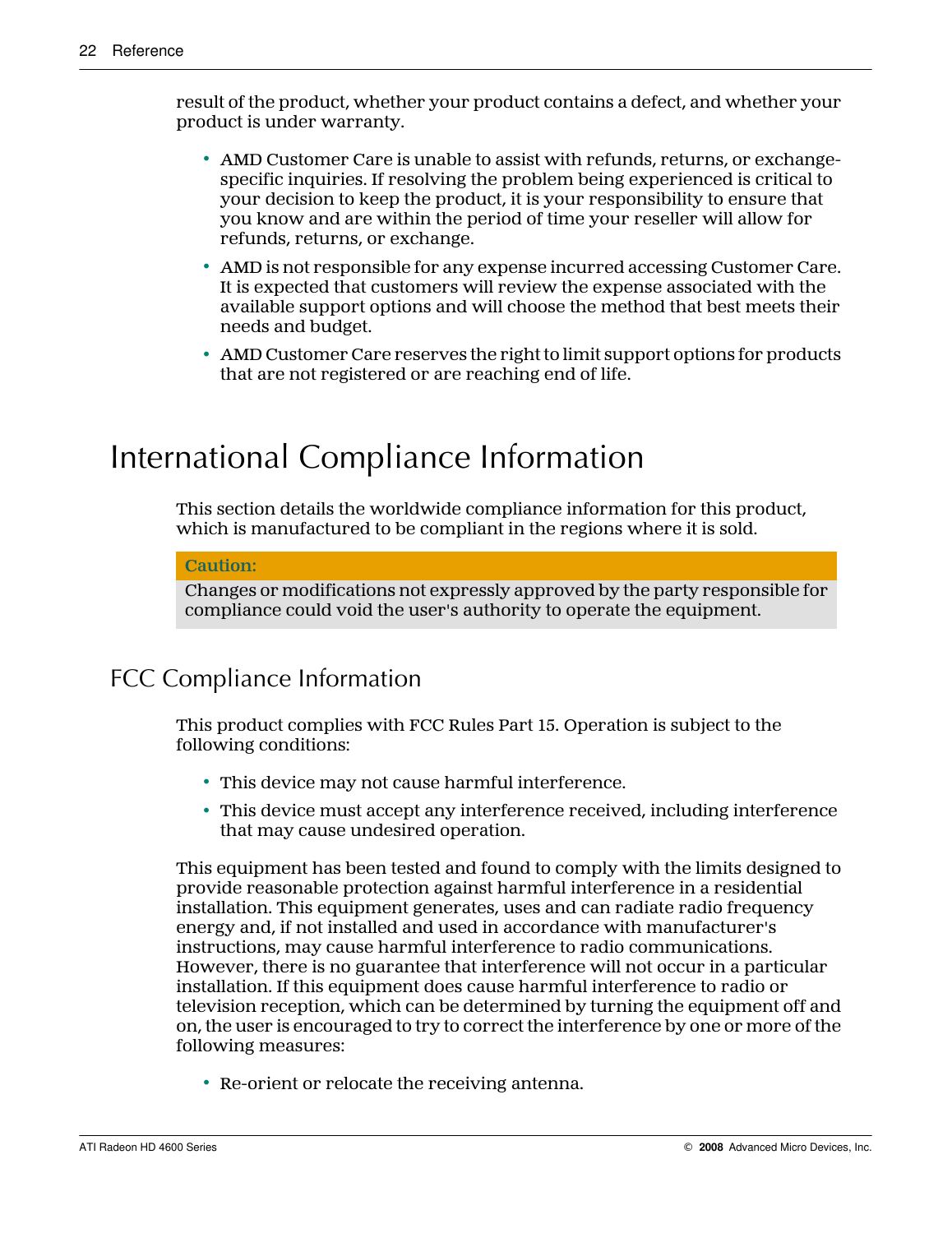- <span id="page-28-0"></span>• Increase the separation between the equipment and receiver.
- Connect the equipment to an outlet on a circuit different from that to which the receiver is connected.
- Consult the dealer or an experienced radio/TV technician for help.

The use of shielded cables for connection of the monitor to the graphics card is required to ensure compliance with FCC regulations. Changes or modifications to this unit not expressly approved by the party responsible for compliance could void the user's authority to operate this equipment.

Complies with FCC 15.107, 15.109, 15.111, and 15.117.

For further compliance information:

**Advanced Micro Devices, Inc.** 62 Forest Street Marlborough, MA 01752 USA Tel: 508-303-3900

### Industry Canada Compliance Statement

This Class B digital apparatus complies with Canadian ICES-003 and with BETS-7, Section 3.6.

Cet appareil numérique de la Classe B est conforme à la norme NMB-003 du Canada, et NTMR-7, Section 3.6.

### CE Compliance Information

EMC Directive 2004/108/EC

CISPR 22:2006/EN 55022:2006—Class B: Limits and methods of measurement of radio disturbance characteristics of Information Technology Equipment.

CISPR 24:1997/EN 55024:1998—Information Technology Equipment—Immunity Characteristics—Limits and Methods of Measurements

### Electrical Safety

Europe: The Low Voltage Directive—2006/95/EC

• EN 60950-1—Safety of Information Technology Equipment

#### USA/Canada:

- UL 60950-1 (Information Technology Equipment—Safety—Part 1: General Requirements)
- CSA C22.2 No. 60950-1 (Information Technology Equipment—Safety—Part 1: General Requirements)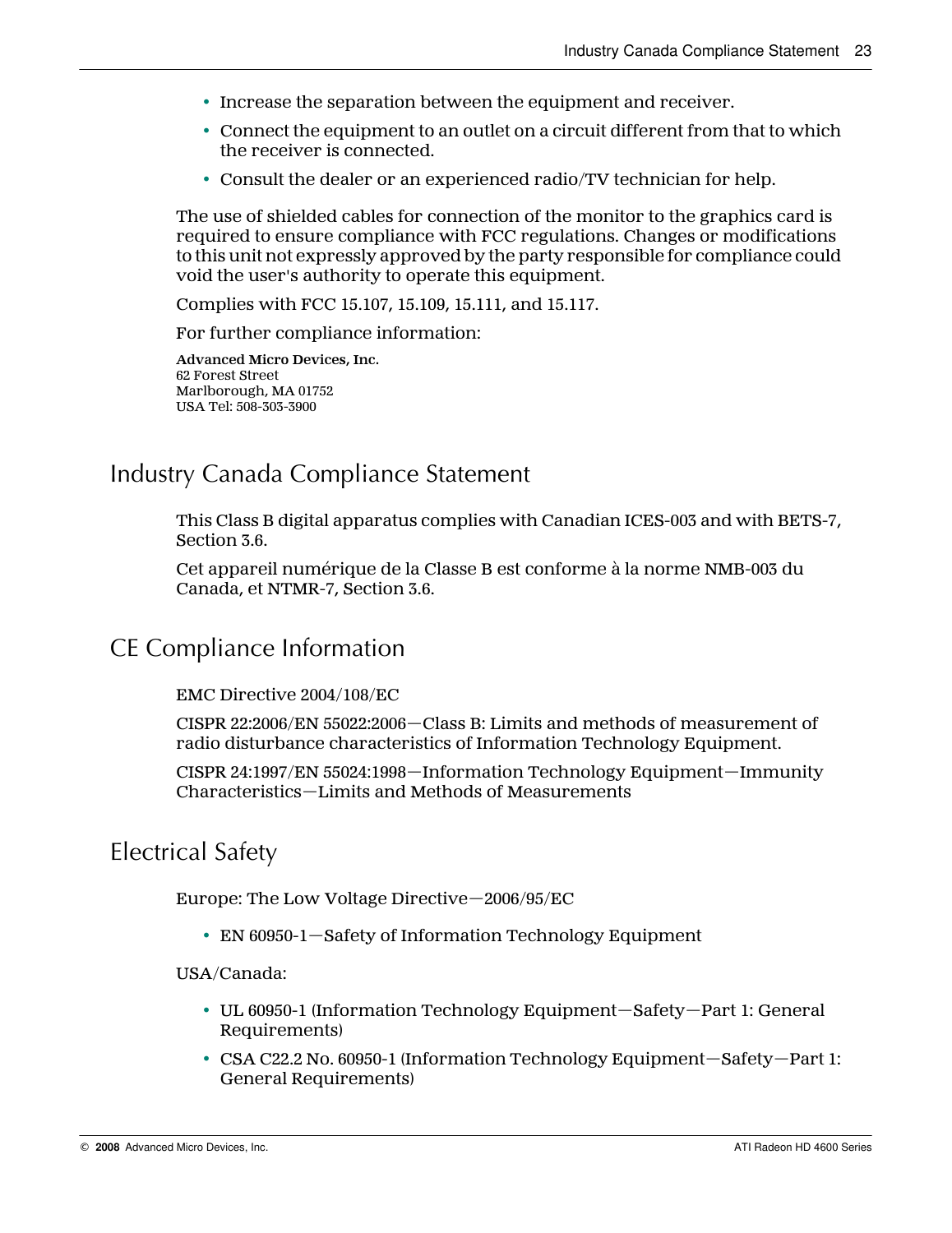<span id="page-29-0"></span>To meet UL safety requirements, the computer's maximum room temperature should not exceed 40 °C.



Waste Electrical and Electronic Equipment (WEEE) Directive Compliance



VCCI Class B ITE Compliance Information

この装置は、情報処理装置等電波障害自主規制協議会(VCCI)の基準 に基づくクラスB情報技術装置です。この装置は、家庭環境で使用すること を目的としていますが、この装置がラジオやテレビジョン受信機に近接して 使用されると、受信障害を引き起こすことがあります。 取扱説明書に従って正しい取り扱いをして下さい。

MIC Certification Information

B급기기(가정용 방송통신기기) 이 기기는 가정용(B급)으로 전자파적합등록을 한 기기 로서 주로 가정에서 사용하는 것을 목적으로 하며, 모든 지역에서 사용할 수 있습니다.

"Class B" Equipment (Household purpose info/telecommunications equipment)

As this equipment has undergone EMC registration for household purpose, this product can be used in any area including residential area.